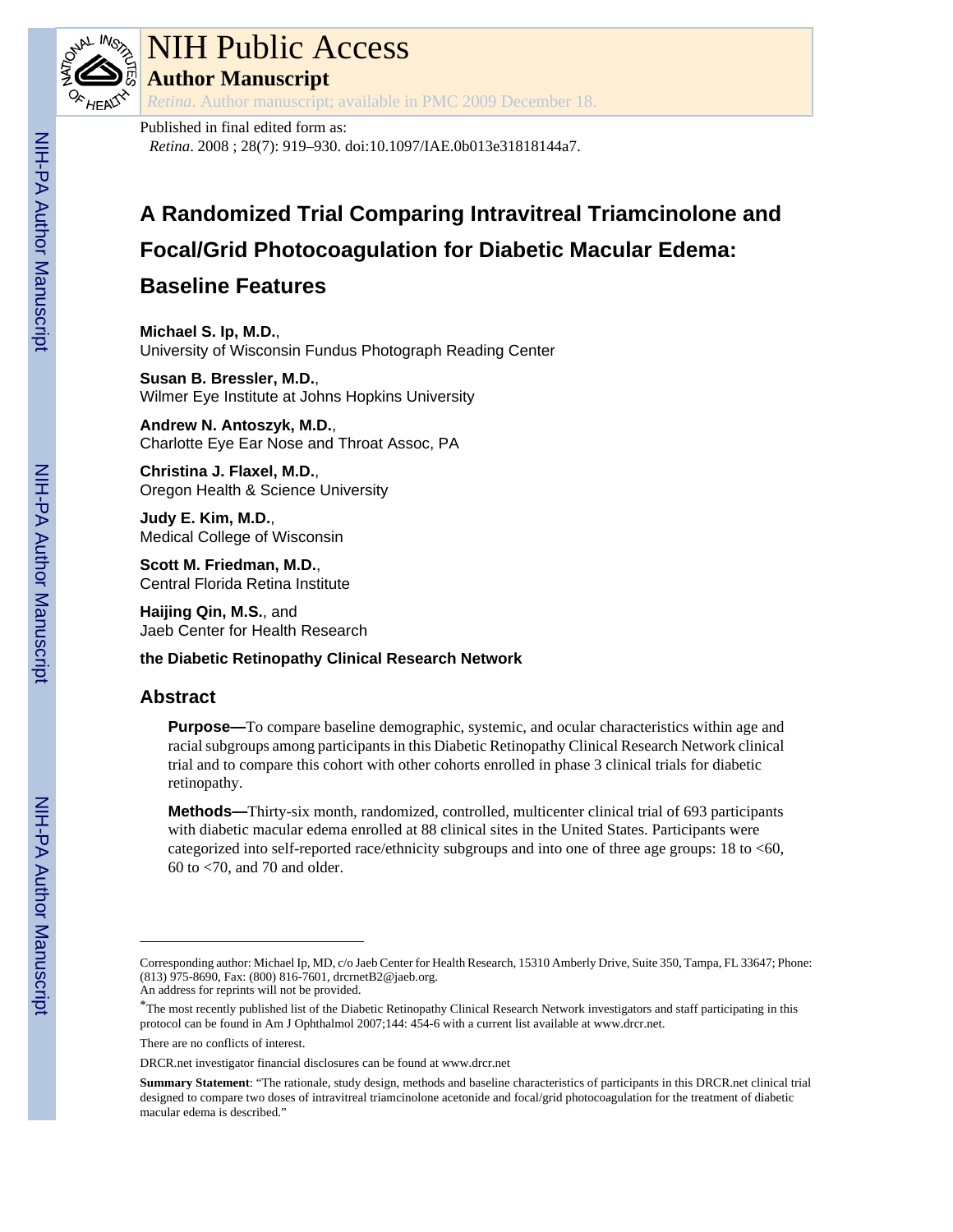**Results—**Mean age of participants was 63 years, 72% were white, and median visual acuity letter score was 62 (∼20/63). No substantial difference was identified between racial subgroups for any baseline variable. Older participants were more likely to have type 2 diabetes mellitus and longer duration disease. The most frequent levels of diabetic retinopathy among 840 study eyes were moderate (level 43) to moderately severe (level 47) non-proliferative disease.

**Conclusion—**While the racial composition of this cohort does not differ from other cohorts in large phase 3 trials that have evaluated participants with diabetic retinopathy, the inclusion of many subjects over age 70 and a better level of glycemic control are distinguishing features.

#### **Keywords**

baseline characteristics; clinical trial; diabetic macular edema; Diabetic Retinopathy Clinical Research Network; intravitreal injection; laser photocoagulation; study design; triamcinolone

### **Introduction**

Vision loss from diabetic macular edema (DME) remains a major cause of visual impairment in the United States despite current therapies.<sup>1-3</sup> Evidence from large randomized clinical trials support the following means to reduce the risk of vision loss from DME: intensive glycemic control (Diabetes Control and Complications Trial [DCCT]) and United Kingdom Prospective Diabetes Study [UKPDS])<sup>4, 5</sup>, blood pressure control (United Kingdom Prospective Diabetes Study)<sup>6</sup> and focal/grid photocoagulation (Early Treatment Diabetic Retinopathy Study [ETDRS]).<sup>7</sup> The identification of additional treatments that are safe and effective is desirable and of public health importance.

The Diabetic Retinopathy Clinical Research Network (DRCR.net), sponsored by the National Eye Institute, is presently conducting a clinical trial designed to compare intravitreal injection (s) of triamcinolone acetonide (hereafter referred to as intravitreal triamcinolone) and focal/ grid photocoagulation for the treatment of  $\text{DME.}^8$  The two primary study objectives are: 1.) to determine whether intravitreal trimcinolone at doses of 1mg or 4mg produce greater benefit, with an acceptable safety profile, than focal/grid photocoagulation in the treatment of DME; and 2.) to compare the safety and efficacy of the 1mg and 4mg intravitreal triamcinolone doses.

The purpose of this article is to describe the demographic, systemic, and ocular characteristics of the subject population at study entry. Baseline characteristics are categorized by participant age and self-reported race/ethnicity to evaluate any noteworthy differences within these subgroups or differences that distinguish this cohort from other cohorts enrolled in phase 3 DME clinical trials.

#### **Study Design**

This study was designed as a randomized, multi-center clinical trial. The full text of the protocol and Manual of Procedures are available online at [www.drcr.net.](http://www.drcr.net) The primary efficacy analysis will be performed at 24 months although follow-up will continue through 36 months. The primary outcome variable is the change in visual acuity (VA) letter score from baseline to 24 months as assessed by protocol refraction and vision determination using the Electronic-Early Treatment Diabetic Retinopathy Study (E-ETDRS) chart. Institutional Review Board (IRB) approval, from either a central IRB (Jaeb Center for Health Research) or from institutional IRBs, was obtained before screening of subjects at any of the participating clinical sites. All subjects provided written informed consent. Subjects meeting ocular eligibility criteria in one or both eyes were eligible for the study if they were at least 18 years old and had type 1 or type 2 diabetes. Subjects could not have chronic renal failure, a kidney transplant, uncontrolled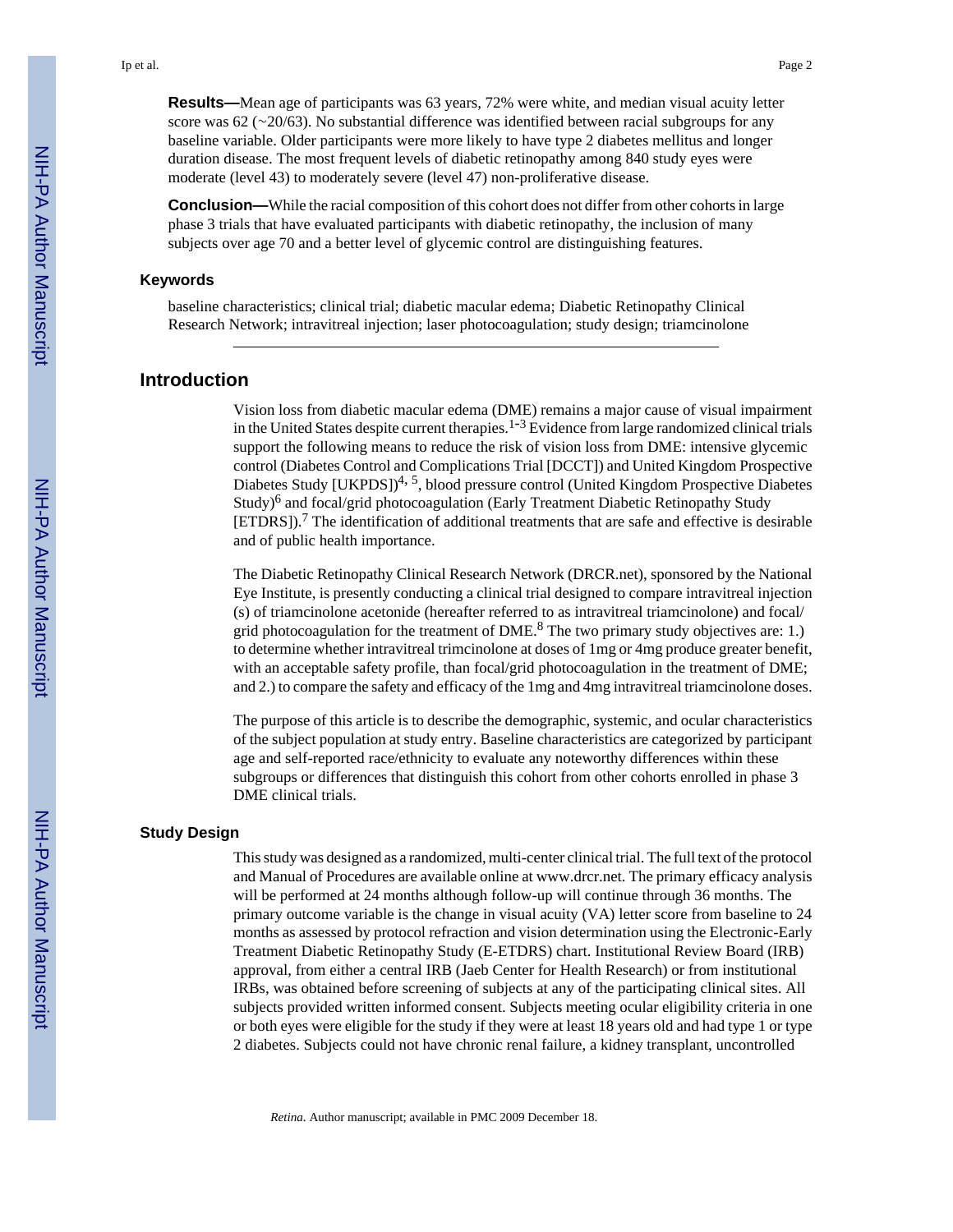hypertension, or systemic corticosteroids within 4 months of study participation. Table 1 reports the major study ocular inclusion and exclusion criteria.

#### **Baseline Assessments**

At baseline, demographic data collected from each participant included age, gender and race/ ethnicity. A complete medical history including diabetes history and current management, current medications and other medical conditions was also elicited from each participant. Measurement of blood pressure, done within 21 days of randomization, and a glycosylated hemoglobin level, obtained within 3 months prior to randomization or no later than 3 weeks after randomization, were recorded. A complete ocular examination including slit-lamp and dilated fundus examination, intraocular pressure measurement (IOP), and lens assessment was performed. The treating physician classified the lens status in the phakic eyes relative to standard photographs illustrating specific types of lens opacity.

Imaging tests submitted to a Reading Center (RC) at the University of Wisconsin included optical coherence tomography (OCT) images obtained with Stratus OCT 3 (Carl Zeiss Meditec; Dublin, CA) and stereoscopic film based color fundus photographs (FP). Duplicate OCT scans were performed for each eye. All images were obtained in accordance with standardized protocols by study certified personnel. The trial protocol did not require fluorescein angiograms (FA); however, if digital or film based FA's were performed for clinical care, their submission to the RC was encouraged.

**Randomization—**Subjects were randomly assigned to receive: focal/grid photocoagulation, 1mg intravitreal triamcinolone, or 4mg intravitreal triamcinolone. Patients were stratified by visual acuity letter score  $(20/40-20/63, < 20/63 \rightarrow >20/200$ , and  $20/200$  to  $20/320$ ) and history of prior or no prior macular photocoagulation. Subjects and physicians were masked to the intravitreal triamcinolone dose (1mg vs. 4mg), but not to the treatment assignment of focal/ grid photocoaulation vs. intravitreal triamcinolone. Subjects with two study eyes had the right eye randomly assigned to one of these three treatment strategies, with the left eye assigned to the alternate strategy. If the right eye was assigned to focal/grid photocoagulation then the left eye was randomly assigned to one of the two intravitreal triamcinolone doses. The study drug, micronized triamcinolone acetonide, was formulated and manufactured as a sterile intravitreal, preservative free injectable by Allergan Inc. (Irvine, CA) of 1mg or 4mg per 0.05cc. Randomization was completed on a website maintained by the Data Coordinating Center (Jaeb Center for Health Research, Tampa, FL) using a permuted-blocks design. The technique for Modified- Early Treatment Diabetic Retinopathy Study (m-ETDRS) focal laser, as employed in the first DRCR net protocol, has been published previously<sup>9</sup>, and the injection protocol for intravitreal steroid administration may be found online at [www.drcr.net](http://www.drcr.net).

Patients were retreated with the randomly assigned treatment at 4 month intervals except when the criteria to defer additional treatment were met or when the criteria to employ the alternate treatment regimen were satisfied. Detailed criteria for re-treatment and application of the alternate treatment regimen will be reported in the primary outcomes report, but are available for review at [www.drcr.net.](http://www.drcr.net)

**Assessment of retinopathy severity and macular edema—**The RC followed

standardized protocols to grade retinopathy level and macular edema using 7 field stereoscopic film based FP and were masked to treatment assignment and subject clinical data.10, 11 Graders classified the proportion of fluorescein leakage derived from microaneurysms, categorically, in an attempt to differentiate eyes with focal vs. diffuse leakage patterns. Areas of fluorescein leakage were assessed quantitatively as continuous variables for the ETDRS macular grid (a circle 2 disc diameters [DD] in radius centered on the fovea) as a whole and for its inner zone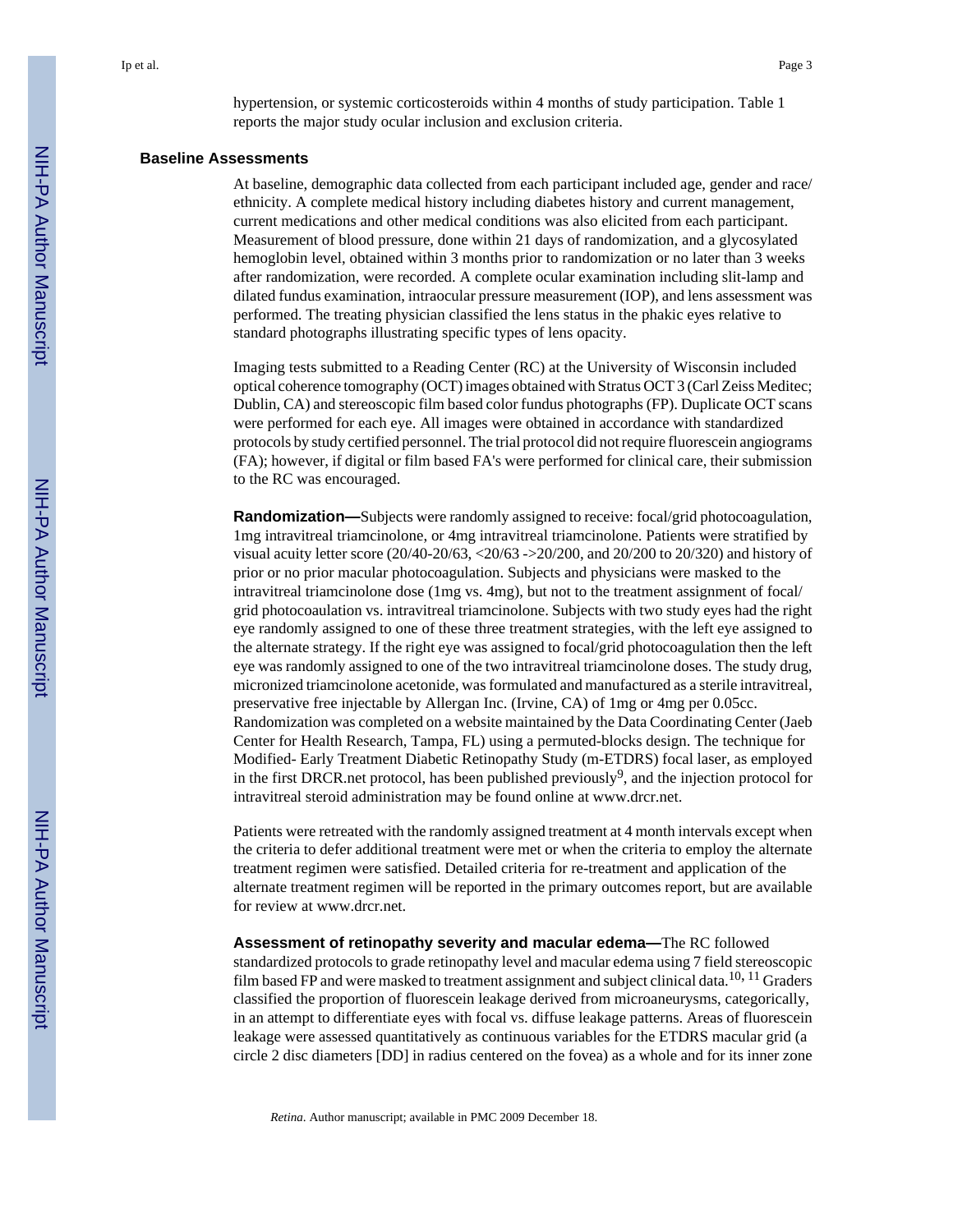(1 DD radius) and its central subfield (1/3 DD radius). Retinal thickening was quantified from OCT images and morphologic features of DME were reported using a standardized protocol developed at the RC. Quantitative data (e.g. central subfield thickness [CST]) were extracted from the fast macular map scan consisting of 6mm radially oriented scans; whereas qualitative data (e.g. presence or absence of vitreomacular traction or cystoid spaces) were obtained from the higher resolution vertical and horizontal crosshair images centered on the fovea.

All OCT images were graded independent of FP or FA. For 18% of the scans, the automated thickness measurements were judged by the RC to be inaccurate and CST was imputed from the center point thickness (usually manually measured) using a regression equation.<sup>9</sup> Continuous measures from the OCT were taken as the mean of the two scans for each eye. Categorical measures (e.g. cystoid abnormalities) were taken from the first scan.

#### **Results**

Between July 2004 and May 2006, 693 subjects were enrolled at 88 sites in 34 states. Approximately one-fifth of the participants (147) had both eyes randomly assigned to treatment for a total of 840 study eyes. Table 2 and Table 3 report demographic and systemic characteristics of the cohort by participant; while Tables 4, 5, 6, 7 and 8 describe select ocular characteristics of the cohort by eye.

#### **Baseline Description**

**Demographic and Systemic Characteristics—**Participants ranged from age 30 to 86 with a median (25th, 75th percentiles) age of 63 (57, 69) years and 49% were women. The median CST for men was 419 microns and the median CST for women was 383 microns. No other gender differences were observed for any of the baseline demographic, systemic or ocular characteristics reported here (data not shown). The majority (72%) of participants identified themselves as white; 13% as Hispanic, 10% African-American and 3% Asian (Table 2). No substantial differences were identified between any of the racial subgroups for any of the baseline variables reported in Table 2.

Participants were categorized into 1 of 3 age groups: 18 to <60, 60 to <70, and 70 and older (Table 3). Baseline characteristics in the 70 and older age group were of specific interest because this group was excluded from the ETDRS. The two other age strata were chosen to divide the remaining cohort into equivalent size subgroups. The two older age subgroups had fewer persons with type 1 diabetes than the youngest subgroup. Nearly all (95%) participants had Type 2 diabetes mellitus (DM) (Table 3). Median duration of DM was 15 (10, 22) years, mean ( $\pm$  standard deviation) glycosylated hemoglobin was 7.9  $\pm$  1.8, and 564 (81%) reported a past or present history of hypertension among whom 550 (98%) were receiving medical treatment. Self report of hypercholesterolemia was noted in 461 (67%) and hypertriglyceridemia in 167 (24%) with reported active medical treatment for their lipid disorder in 88% and 61% of these participants, respectively (Table 3). Duration of diabetes and prevalence of hypertension progressively increased with advancing age among the 3 age subgroups. Thiazolidinedione (TZD) use was assessed because of the possible effects of this class of drug on DME. Thirty-one percent of patients reported using a TZD within 6 months of randomization.

**Ocular Characteristics—**Nearly all (98%) study eyes had no prior history of ocular hypertension by patient history; 10 eyes (1%) were receiving treatment for ocular hypertension with a single topical medication (Table 4). At study entry, median  $(25<sup>th</sup>, 75<sup>th</sup>$  percentiles) IOP was 16 (14, 18) mm Hg. No age-related differences were observed for any of these variables. Cataract surgery had been performed prior to study entry in 178 (21%) eyes. Older participants were more likely to be pseudophakic at study entry (48% pseudophakic in the age 70 and older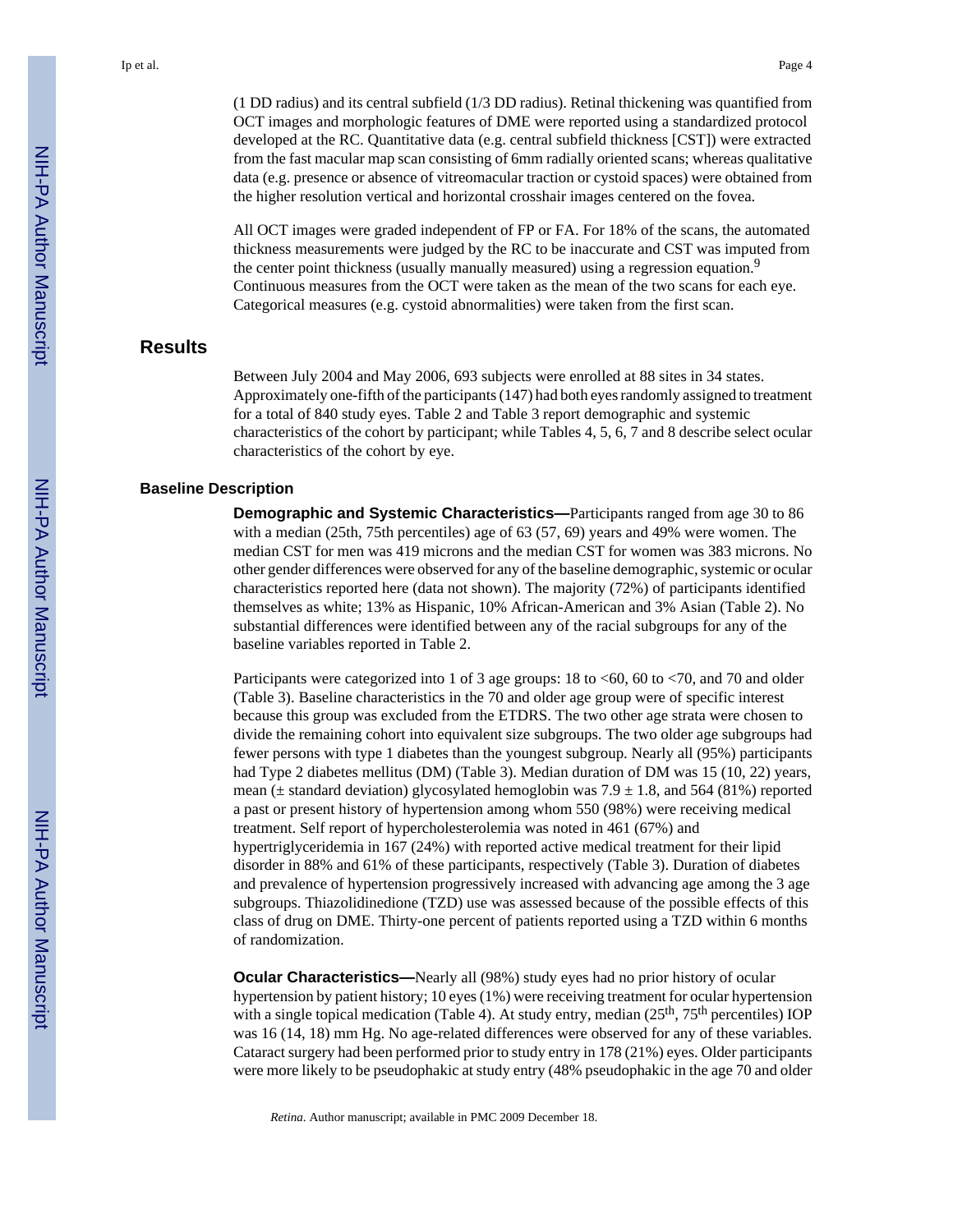group vs. 7% in the under 60 age group). Among phakic eyes, some degree of nuclear sclerosis was present in 92%, cortical cataract in 49%, and posterior subcapsular cataract in 21%. Each type of lens opacity and a more advanced degree of lens opacity were more prevalent at baseline in the oldest age group.

Photocoagulation prior to study entry had been performed for macular edema in 61%; whereas 16% had undergone panretinal photocoagulation (PRP) presumably for severe nonproliferative diabetic retinopathy (NPDR) or proliferative diabetic retinopathy (PDR). A greater number of participants in the oldest age group had received treatment for DME when compared with the younger age group (65% vs 54%), but fewer older subjects had received PRP (12% vs 19%

No age related differences were noted in baseline visual acuity letter score between any of the subgroups (Table 4). There were 487 (58%), 315 (38%) and 38 (5%) study eyes within the three VA strata used for randomization (20/40-20/63, <20/63->20/200, and 20/200-20/320).

Nearly all study eyes (829, 99%) had FP available for review. All levels of diabetic retinopathy ranging from microaneurysms only to high risk proliferative retinopathy were represented (Table 4). The most common levels of retinopathy were moderate (level 43) to moderately severe (level 47) non-proliferative disease (53% of cohort). Clinically significant macular edema (CSME) was confirmed on FP in 762 (92%) of these eyes, typically involving the foveal center. Overall, the distribution of diabetic retinopathy severity level favored milder stages among the oldest participants and fewer eyes with foveal center involved CSME. The RC confirmed the presence of prior focal laser photocoagulation in 57% and PRP in 17% approximating the same fractions of the cohort that self-reported prior focal laser photocoagulation or PRP treatment as described in Table 4. Lipid exudates were found within 2 DD of the foveal center in 82%, although the amount of lipid was generally minimal in these cases with a median  $(25<sup>th</sup>, 75<sup>th</sup>$  percentiles) value of 0.07 (0.02, 0.17) disc areas (DA) (data not shown). The maximum potential areas of thickening within the inner zone and within the grid are 4 DA and 16 DA, respectively. The median areas of thickening within the inner zone and within the grid were 3.38 (2.13, 4.00) DA and 6.69 (3.59, 10.69) DA, respectively. The area of retinal thickening within the inner zone or within the grid was largest in the youngest subgroup and progressively decreased among the 2 older age groups.

Fast macular thickness maps documented median  $(25<sup>th</sup>, 75<sup>th</sup>$  percentiles) CST of 401 (326, 500) microns and median retinal volume of 9.0 (7.9, 10.4)  $\text{mm}^3$  (Table 4). Retinal volume decreased with advancing age among the 3 age subgroups. In the qualitative evaluation of OCT images (Table 5) nearly all (96%) study eyes had at least questionable or mild cystoid abnormalities on OCT with one-third graded at the moderate or severe level. Subretinal fluid was absent in the majority of study eyes; however, 19% had subretinal fluid directly under the foveal center. Thirty three percent of eyes were interpreted as manifesting questionable or definite vitreomacular interface abnormalities on the OCT images. Vitreomacular interface abnormalities included vitreomacular traction, epiretinal membranes or pre-macular hole lesions.

Fluorescein angiograms were available for review in 350 (51%) participants (Table 6). Participants who had baseline FA's reviewed at the RC did not differ from participants who did not have FA's reviewed at the RC with respect to age, race, gender, type and duration of DM, glycosylated hemoglobin, study eye VA and OCT measured CST. Fluorescein angiograms captured with digital (80%) and film (20%) based systems had fair or better quality in 71% of the submissions. There was no predominant pattern or relationship with age for the source of leakage on FA. Leakage occupying the entire central subfield (total area of the central subfield is 0.44 DA) was documented to be present in 53% of the eyes. Median  $(25<sup>th</sup>, 75<sup>th</sup>)$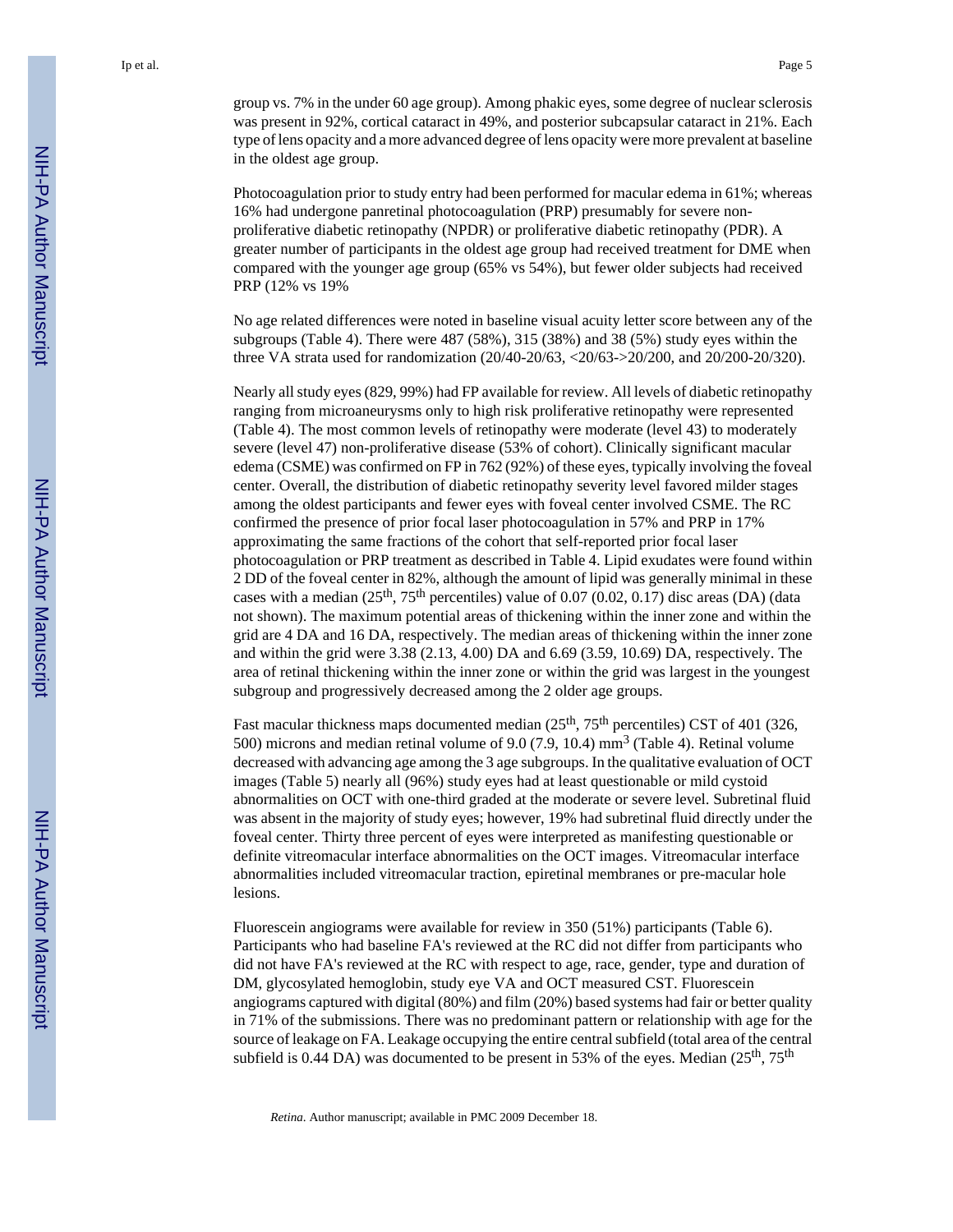percentiles) values for total leakage within the inner zone and within the grid as a whole were 2.50 (1.34, 3.73) DA and 5.45 (2.86, 9.49) DA respectively, values that are fairly similar to the area of thickened retina identified on the FP. As previously demonstrated for area of retinal thickening on FP, the area occupied by FA leakage was age related  $(6.16 \text{ DA}$  among the  $<60$ year old group vs 4.31 DA among the  $\geq$ 70 year olds). For participants who contributed both eyes to random treatment assignment, assessment of capillary closure was difficult for both eyes since only one eye could be viewed during the fluorescein dye transit phase. Identification of capillary closure remained problematic even among the eyes imaged during the dye transit as only approximately 75% of FA's were of sufficient quality to assess this characteristic. Among the studies with sufficient quality to make this assessment  $(N=264)$  relatively few participants in each age group had areas of capillary closure, and when this occurred the size of the area involved was likely inconsequential (median value for capillary closure within the grid: 0 [0, 0.13 DA]).

**Baseline Characteristics by Race—**Table 7 shows the baseline ocular characteristics by race/ethnicity. No substantial difference was identified between racial/ethnic subgroups for any of the baseline ocular variables. Compared with other groups the Asian participants appeared to be slightly older, have a shorter duration of DM, and a slightly lower level of VA. However, considering there were only 19 participants in this racial subgroup, these estimates are likely imprecise and no definite conclusions can be made.

**Baseline Characteristics of Non-study Fellow Eyes—**Among the 693 participants, 546 contributed one eye to random treatment assignment within the protocol. The contralateral non-study eye in these 546 individuals had a median VA letter score of 75 (Snellen equivalent 20/32 [range: 20/12, 20/400] (Table 8). Comparison of VA in the study eye and non-study eye within these participants identified 358 (66%) in which the study eye had a VA letter score that was ≥10 letters lower than that of the non-study eye. Only 39 participants (7%) had study eyes with a VA letter score that was 10 or more letters higher than the non-study eye; whereas the remaining individuals (27%) had VA letter scores from each eye that were within 2 lines of each other. The median CST was thinner in the contralateral non-study eyes at 259 microns (219, 328) when compared with the paired study eyes of these individuals with median of 392 microns (322, 480). The CST was at least 40 microns greater in 415 (77%) of the study eyes relative to the non-study fellow eye; whereas only 47 (9%) had measurements that were at least 40 microns thinner in the study eye relative to the non-study fellow eye. The distribution of diabetic retinopathy severity was similar in the non-study fellow eyes to the study eyes (none/ microaneursyms only/mild NPDR: 12%, moderate/moderately severe NPDR: 53%, severe NPDR: 5%, proliferative diabetic retinopathy: 27%).

**Eyes Randomized within the Study Failing to Meet the Inclusion Criteria—**Only 4 (<1%) study eyes deviated from the inclusion criteria at time of enrollment. Deviations included CST of less than 250 microns  $(n=2)$ , prior steroid injection in the non-study fellow eye (n=1), and presence of open angle glaucoma (n=1). Following post-randomization review of baseline OCT scans at the RC, some eyes originally submitted with CST of at least 250 microns required a manual re-grade due to inaccurate OCT instrument generated boundary lines; this resulted in the reclassification of 25 study eyes as having CST measurements of less than 250 microns.

#### **Discussion**

Baseline characteristics of a cohort within a clinical trial are shaped by the eligibility criteria. Nevertheless, many of the baseline demographic characteristics of this DRCR.net cohort, who were specifically enrolled in a treatment trial of DME, are similar to those reported for other cohorts enrolled in large phase 3 studies evaluating diabetic retinopathy (though not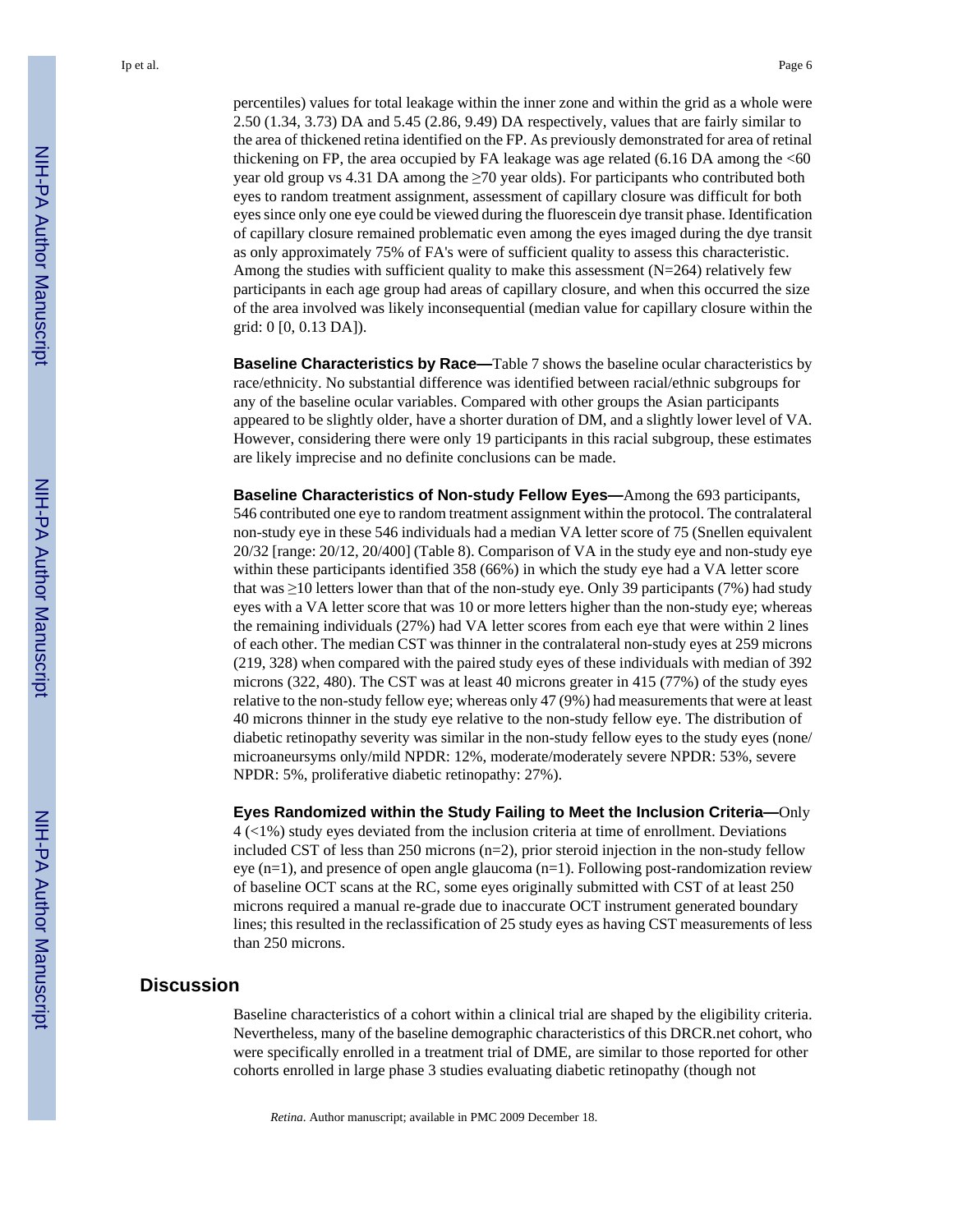specifically DME) including the ETDRS, (N=3711) and the PKC-DRS2 (a recent trial which evaluated ruboxistaurin for diabetic retinopathy, N=685).<sup>12, 13</sup> Similarities include the duration of diabetes and the racial/ethnic profile of the participants.12, 13 However, the age of participants in this DRCR.net cohort is slightly older than the ETDRS (48% of study participants were under age 50) and the PKC-DRS2 cohort (mean age 59 years, range 23 – 87 years). The ETDRS specifically excluded individuals who were age 70 and older; whereas nearly one quarter of this DRCR.net cohort is in this age group. Therefore, when the results from this study are available, they will reflect a population of diabetic patients that is older compared with the cohorts recruited for the ETDRS and the PKC-DRS2.<sup>12, 13</sup> The PKC-DRS2 did not have a ceiling on the maximum age of participants during their recruitment period of 2001 and 2005, yet the PKC-DRS2 cohort was younger than our cohort. This DRCR.net trial required the presence of center involving DME confirmed by OCT whereas the PKC-DRS2 did not have this requirement. One-half of the PKC-DRS2 subjects had either no DME or retinal thickening that was more than 500 microns from the foveal center implying an earlier stage in the disease process and therefore a greater probability of a younger subject age.

This DRCR.net cohort was recruited between 2004 and 2006 from a geographically diverse and large number of clinical centers, therefore, the characteristics of this group may be more indicative of the type of individuals expected to enroll in contemporary clinical trials that focus on center-involved DME. Furthermore, participants in this current DRCR.net trial were enrolled without contemporaneous eligibility review from the RC and all but 29 (3%) of the participants met the inclusion criteria following the RC review of baseline images. Therefore, the results of this trial may be generalized to similar patient populations at large identified to have DME by a retina specialist.

Another important distinguishing baseline characteristic of this cohort relative to other trials is the level of glycemic control as reflected in glycosylated hemoglobin levels. The mean HbA1C is 7.9 in this DRCR.net study with 10% of subjects having a value of 10.0 or higher. In contrast, the mean level of HbA1C was 8.1 in the PKC-DRS2 and in the ETDRS 42% of participants had a HbA1C  $\geq$ 10.0. While unknown confounding factors could account for these differences, we presume that improved systemic control of the DM will result in a cohort at lower risk and slower rate of progression of their retinopathy which may indicate a more benign natural course of their DME and potentially a different treatment response.<sup>14, 15</sup> The lower glycosylated hemoglobin levels in this DRCR.net cohort relative to the ETDRS cohort may also be an indicator of more optimal management of other systemic factors that relate to severity of diabetes complications such as hypertension and lipid levels. In this regard, the majority of our participants also reported receiving treatment for hypertension and hypercholesterolemia. Since systemic control of DM may affect DME, the importance of using concurrent controls rather than historical controls from other clinical trials, is highlighted.

Individuals could only participate in this DRCR.net study if their VA was between 20/40 and 20/320 Snellen equivalent. Participants and investigators were willing to randomize eyes at the better end of this VA spectrum to either focal/grid photocoagulation or intravitreal triamcinolone as 19% of the study eyes had a VA letter score between 69 and 73 inclusive (Snellen equivalent of 20/40) and 43% had a VA letter score between 59 and 68 inclusive (Snellen equivalent of 20/50 to 20/63). In comparison with other large phase 3 studies for diabetic retinopathy, the baseline VA of this DRCR.net cohort is lower (median letter score of 62 letters, 20/63). However, this may be the result of different inclusion criteria for VA between studies. Subjects were permitted in this trial with VA letter scores between 24 and 74 inclusive. In contrast, the range of permissible VA letter scores was  $\geq 34$  in the ETDRS and  $>45$  in the PKC-DRS2 which were associated with mean baseline VA letter scores of approximately 80 in the ETDRS and 77 in the PKC-DRS2. The lower initial VA in this DRCR.net cohort may allow a better opportunity to determine if either treatment intervention (intravitreal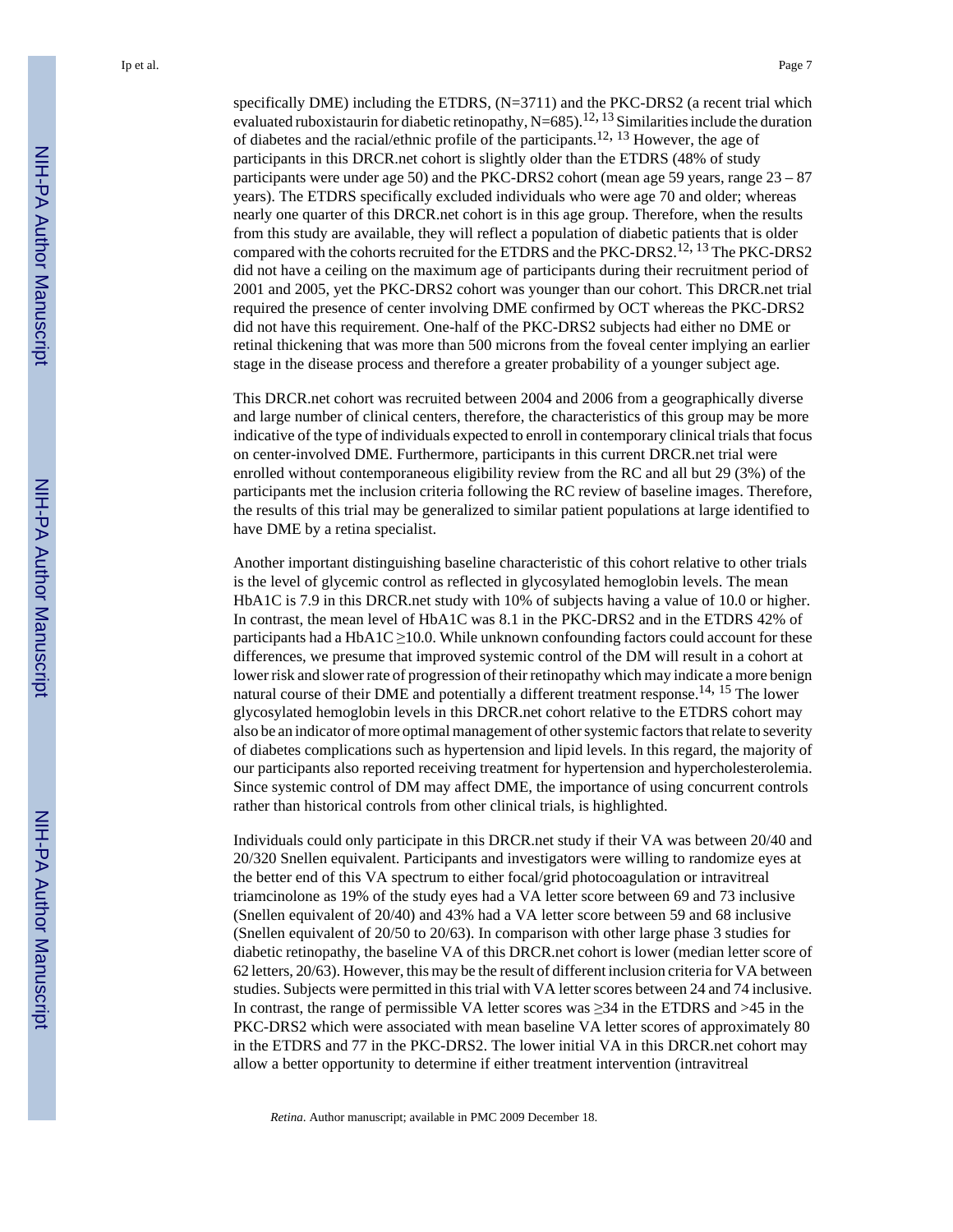This DRCR.net study will provide an opportunity to evaluate several ocular characteristics that have not been fully evaluated in any other phase 3 studies for DME, namely retinal thickness and retinal thickening as measured by OCT. This cohort had a median CST of 401 microns, representing a moderate degree of retinal thickening. A very wide range of retinal thickness is represented with nearly equal fractions of mild, moderate, and severe thickening measurements. Similar to results from a DRCR.net study of diabetic patients with little or no retinopathy and no clinical evidence of center involved  $DME^{16}$ , men in this study had larger CST values than women (median 419 vs. 383 microns). Qualitative assessment of the OCT images at the RC also demonstrated anatomical abnormalities such as moderate to severe cystoid abnormalities present in 34% and subfoveal subretinal fluid in 19% of participants. Notably, 33% of participants were assessed by the RC as having questionable or definite vitreoretinal interface abnormalities at baseline. The frequency with which the RC identified these changes is important since investigators were asked to exclude potential participants who had macular edema from any cause other than DME which may have included clinically apparent vitreo-retinal interface abnormalities. Outcomes of the treatment interventions will be explored in each of these OCT based subgroups to determine their influence on treatment effect.

Baseline demographic, systemic and ocular characteristics by self-reported race were evaluated. This DRCR.net cohort (72% white) is similar to the ETDRS (76% white) and the PKC-DRS2 (78% white) in racial demographic. No substantial differences were identified between any of the racial subgroups for any of the baseline variables; however, this analysis is limited by the small number of participants in this DRCR.net cohort who are categorized as non-white.

Comparison of several demographic, systemic and ocular characteristics by participant age led to the following observations: older participants were more likely to have type 2 diabetes, have a longer duration of DM and were more likely to be pseudophakic. The distribution of retinopathy severity level favored milder stages of retinopathy and lesser degrees of macular edema among the oldest participants. In particular, subjects 70 years or older were less likely than younger participants to have severe NPDR or PDR, and less likely to have extensive areas of macular retinal thickening or angiographic macular leakage despite having a longer median duration of DM (Table 4 and 6). A larger proportion of participants in the older subgroup had received laser treatment for DME prior to enrollment when compared with the other age groups and this may explain, in part, the differences in areas of retinal thickening and leakage. However, there also appears to be a difference in retinopathy level between the older subgroup and the other subgroups which would not be explained by differential rates of PRP. These potential relationships between age and retinopathy levels could possibly be explained by a long-term survival hypothesis: individuals with more severe diabetes, as reflected by the severity of diabetic retinopathy, may be more likely to die at an early age such that only those with milder levels of retinopathy live to an older age. In support of this hypothesis, a long term follow-up study of ETDRS participants at one center found that more severe degrees of retinopathy and poorer levels of VA at study entry and close out of the ETDRS increased the odds of subsequent mortality.<sup>17</sup>

Baseline characteristics of the non-study fellow eye indicate that the majority of participants had their more severely effected eye enrolled into this trial. The reason for this phenomenon is unclear, but may reflect a hesitancy of participating ophthalmologists to enroll the "better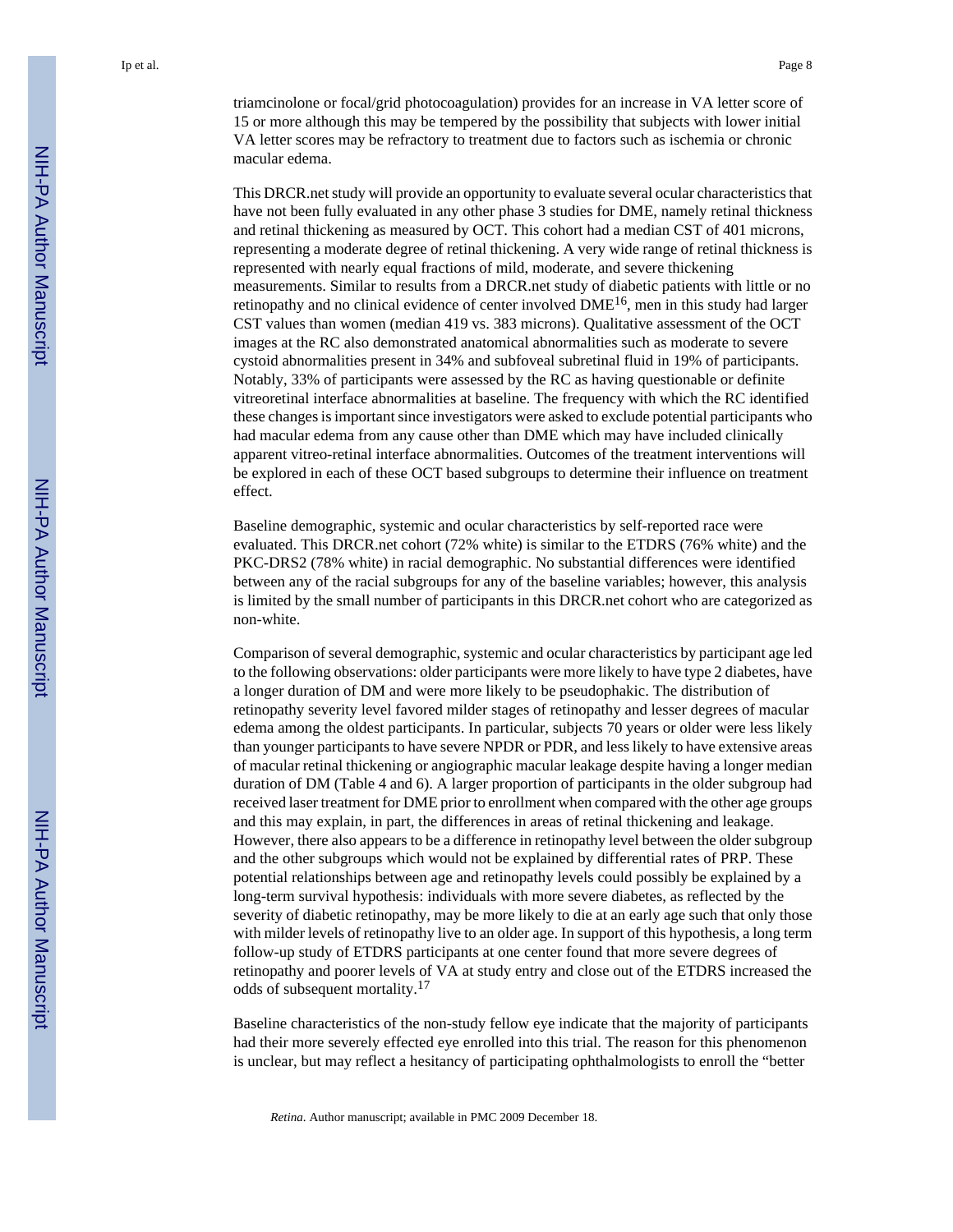seeing" eye and may reflect a referral pattern in which participating ophthalmologists treat mainly patients with asymmetric disease.

#### **Summary**

The rationale, study design, methods and baseline characteristics of participants in this DRCR.net clinical trial designed to compare two doses of intravitreal triamcinolone and focal/ grid photocoagulation for the treatment of DME are described. Evaluation of demographic, systemic and ocular characteristics show that this is an older group of diabetic persons that is primarily white and likely to have type 2 diabetes. Systemic control of diabetes appears to be good as evidenced by the median glycosylated hemoglobin level. As a cohort, substantial thickening of the retina was documented by OCT and a significant area of retinal thickening was documented by evaluation of FP. Despite this, the baseline level of VA of many of the enrolled participants was good. Older participants were more likely to have type 2 diabetes, have a longer duration of DM and were more likely to have milder retinopathy and milder DME levels as assessed on FP. No substantial differences were identified between any of the racial subgroups for any of the baseline variables. The inclusion criteria for this clinical trial were broad and participants were recruited from a large number of settings ranging from private practices to university-based settings. As such, the results forthcoming from the main outcomes reports are likely to be generalizable to a contemporary and broad population of patients with DM.

#### **Acknowledgments**

Supported through a cooperative agreement from the National Eye Institute and the National Institute of Diabetes and Digestive and Kidney Disease EY14231, EY14269, EY14229. Allergan, Inc. provided the prefilled triamcinolone syringes for the study.

#### **References**

- 1. Klein R, Klein BE, Moss SE, Davis MD, DeMets DL. The Wisconsin epidemiologic study of diabetic retinopathy .IV. Diabetic macular edema. Ophthalmology 1984;91:1464–74. [PubMed: 6521986]
- 2. Moss SE, Klein R, Klein BE. Ten-year incidence of visual loss in a diabetic population. Ophthalmology 1994;101:1061–70. [PubMed: 8008348]
- 3. Moss SE, Klein R, Klein BE. The 14-year incidence of visual loss in a diabetic population. Ophthalmology 1998;105:998–1003. [PubMed: 9627648]
- 4. The Diabetes Control and Complication Trial Research Group. The effect of intensive treatment of diabetes on the development and progression of long-term complications in insulin-dependent diabetes mellitus. N Engl J Med 1993;329:977–86. [PubMed: 8366922]
- 5. UK Prospective Diabetes Study Group. Intensive blood-glucose control with sulphonylureas or insulin compared with conventional treatment and risk of complications in patients with type 2 diabetes (UKPDS 33). UK Prospective Diabetes Study (UKPDS) Group. Lancet 1998;352:837–53. [PubMed: 9742976]
- 6. Stratton IM, Cull CA, Adler AI, Matthews DR, Neil HA, Holman RR. Additive affects of glycaemia and blood pressure exposure on risk of complications in type 2 diabetes: a prospective observational study (UKPDS 75). Diabetologia 2006;49:1761–9. [PubMed: 16736131]
- 7. Early Treatment Diabetic Retinopathy Study Research Group. Photocoagulation for diabetic macular edema. Early Treatment Diabetic Retinopathy Study report number 1. Arch Ophthalmol 1985;103:1796–806. [PubMed: 2866759]
- 8. Flynn HW Jr, Scott I. Intravitreal triamcinolone acetonide for macular edema associated with diabetic retinopathy and venus occlusive disease: It's time for clinical trials. Arch Ophthalmol 2005;123:258– 9. [PubMed: 15710825]
- 9. Writing Committee for the Diabetic Retinopathy Clinical Research Network. Fong DS, Strauber SF, Aiello LP, al E. Comparison of the modified Early Treatment Diabetic Retinopathy Study and mild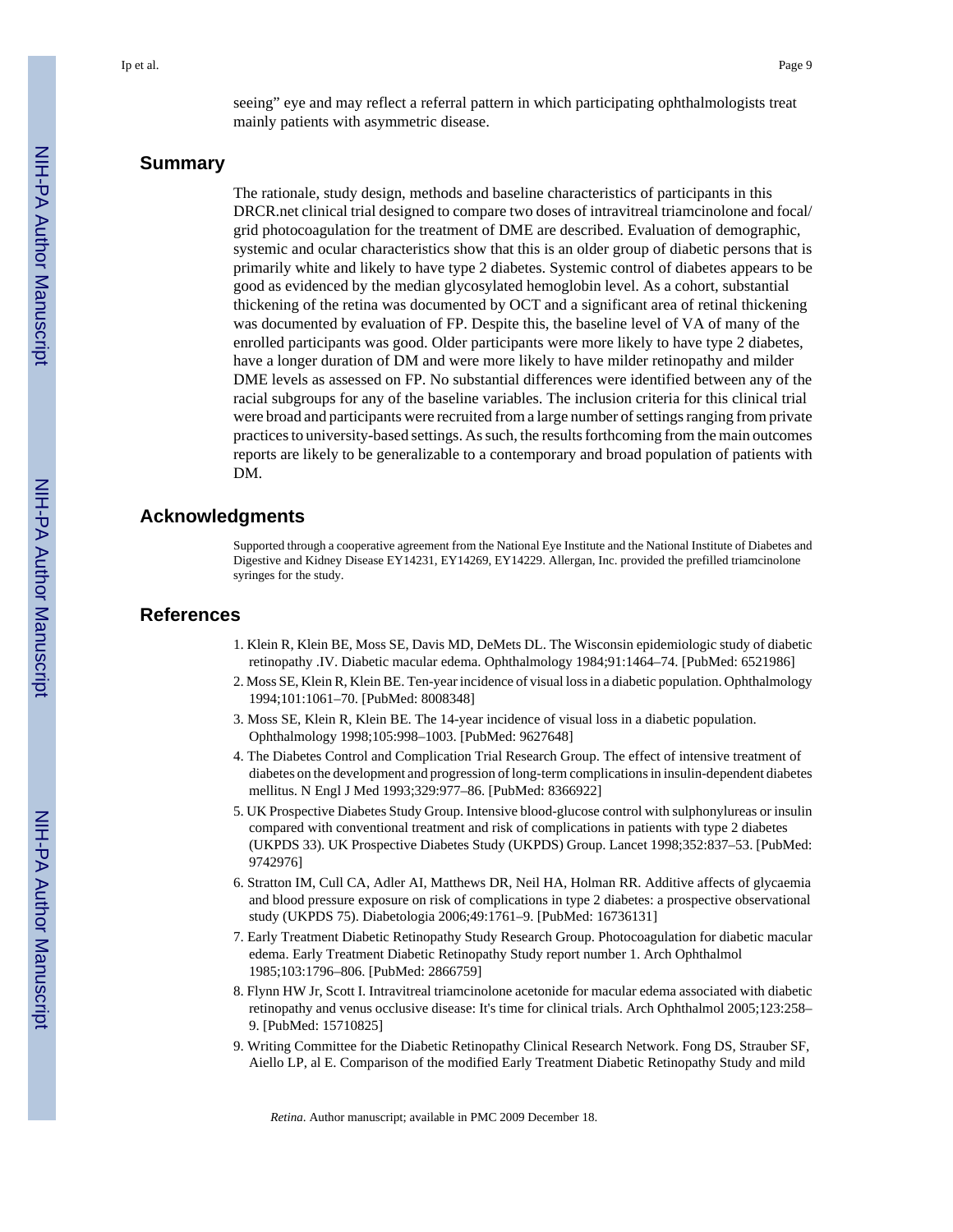macular grid laser photocoagulation strategies for diabetic macular edema. Arch Ophthalmol 2007;125:469–80. [PubMed: 17420366]

- 10. Early Treatment Diabetic Retinopathy Study Research Group. Fundus photographic risk factors for progression of diabetic retinopathy. ETDRS report number 12. Ophthalmology 1991;98:823–33. [PubMed: 2062515]
- 11. Gardner TW, Sander B, Larson ML, et al. An extension of the early treatment diabetic retinopathy study (EDTRS) system for grading of diabetic macular edema in the astemizole retinopathy trial. Current Eye Research 2006;31:535–47. [PubMed: 16769613]
- 12. The PKC-DRS2 Group. Effect of ruboxistaurin on visual loss in patients with diabetic retinopathy. Ophthalmology 2006;113:2221–30. [PubMed: 16989901]
- 13. Early Treatment Diabetic Retinopathy Study Research Group. Early treatment diabetic retinopathy study design and baseline patient characteristics. ETDRS report number 7. Ophthalmology 1991;98:741–56. [PubMed: 2062510]
- 14. Klein R, Klein BE, Moss SE, Davis MD, DeMets DL. Glycosolated hemoglobin predicts the incidence and progression of diabetic retinopathy. JAMA 1988;260:2864–71. [PubMed: 3184351]
- 15. The Diabetes Control and Complication Trial Research Group. The effect of intensive treatment of diabetes on the development and progression of long-term complication in insulin-dependent diabetes mellitus. N Engl J Med 1993;329:977–86. [PubMed: 8366922]
- 16. Bressler NM, Edwards AR, Antoszyk AN, et al. Retinal thickness on Stratus optical coherence tomography in people with diabetes and minimal or no diabetic retinopathy. Am J Ophthalmol 2008;145:894–901. [PubMed: 18294608]
- 17. Chew EY, Ferris FL 3rd, Csaky KG, et al. The long-term effects of laser photocoagulation treatment in patients with diabetic retinopathy: the early treatment diabetic retinopathy follow-up study. Ophthalmology 2003;110:1683–9. [PubMed: 13129862]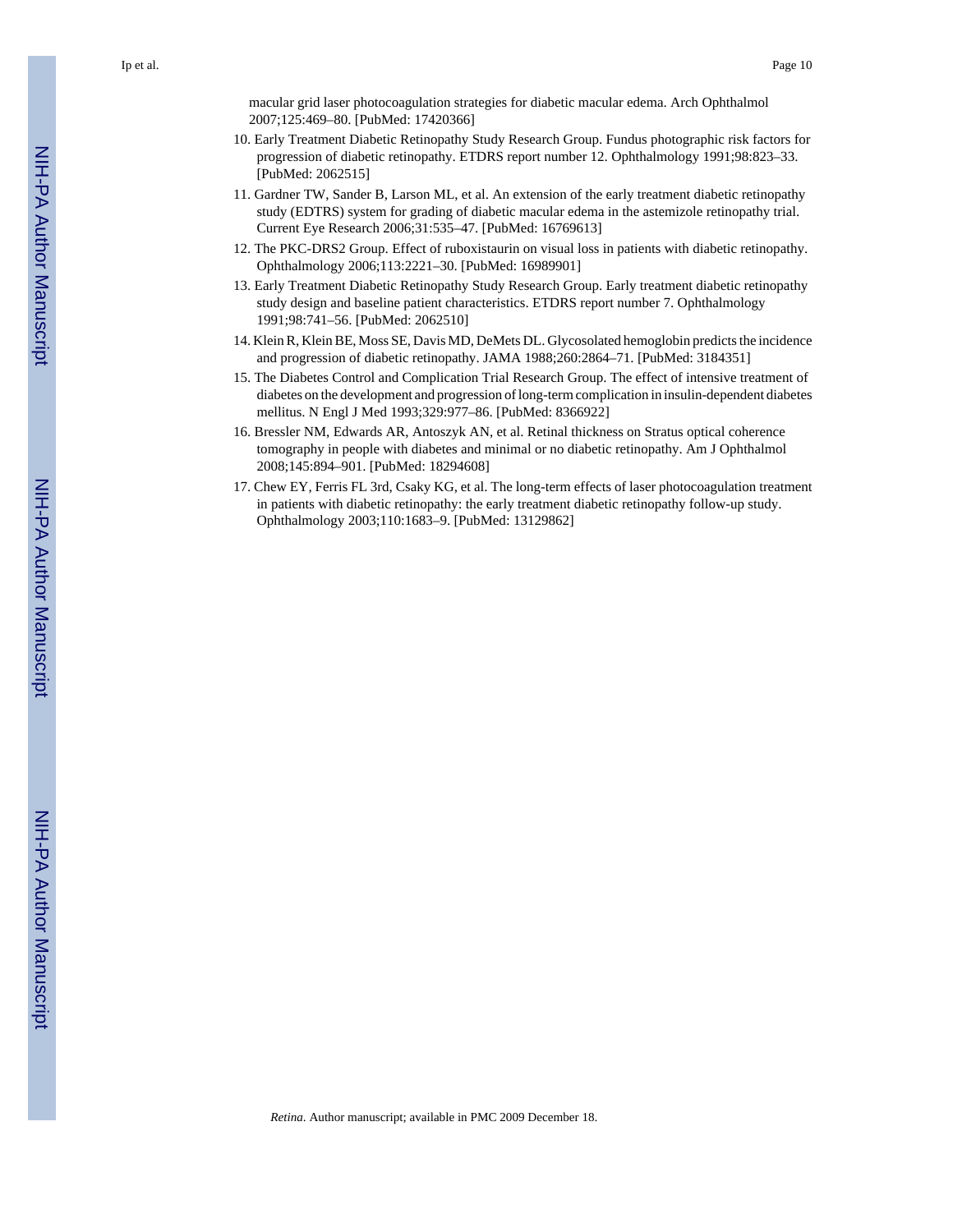#### **Table 1 Study eye major inclusion and exclusion criteria**

#### *Inclusion criteria*

- **•** Best corrected E-ETDRS visual acuity letter score of ≤73 (approximate Snellen equivalent of 20/40 or worse) and ≥24 (approximate Snellen equivalent of 20/320 or better). [*Note: the original upper limit of visual acuity letter score was expanded from* ≤*68 letters to* ≤*73 letters eight months after accrual began*]
- **•** Center-involved diabetic macular edema present on clinical examination
- **•** Central subfield mean thickness (CST) of two OCT fast macular scans ≥250 microns
- **•** Media clarity, pupillary dilation, and subject cooperation sufficient for adequate fundus photographs

#### *Exclusion criteria*

- **•** Presence of macular edema due to a cause other than diabetic macular edema
- **•** Presence of an ocular condition such that visual acuity would not improve from resolution of the edema (e.g. foveal atrophy)
- Substantial cataract estimated to have reduced visual acuity by 3 lines or more
- **•** Prior treatment with intravitreal corticosteroids at any time or peribulbar steroid injection within 6 months prior to randomization
- **•** History of focal/grid macular photocoagulation within 15 weeks (3.5 months) *or* panretinal photocoagulation (PRP) within 4 months prior to randomization *or* anticipated need for PRP within the 4 months following randomization
- **•** Prior pars plana vitrectomy
- **•** Major ocular surgery (including cataract extraction) within prior 6 months or anticipated within the next 6 months following randomization
- **•** YAG capsulotomy performed within 2 months prior to randomization
- **•** Intraocular pressure (IOP) ≥25 mmHg, open-angle glaucoma (either primary open-angle glaucoma or other cause of open-angle glaucoma), steroid-induced IOP elevation that required IOP-lowering treatment or pseudoexfoliation
- **•** Aphakia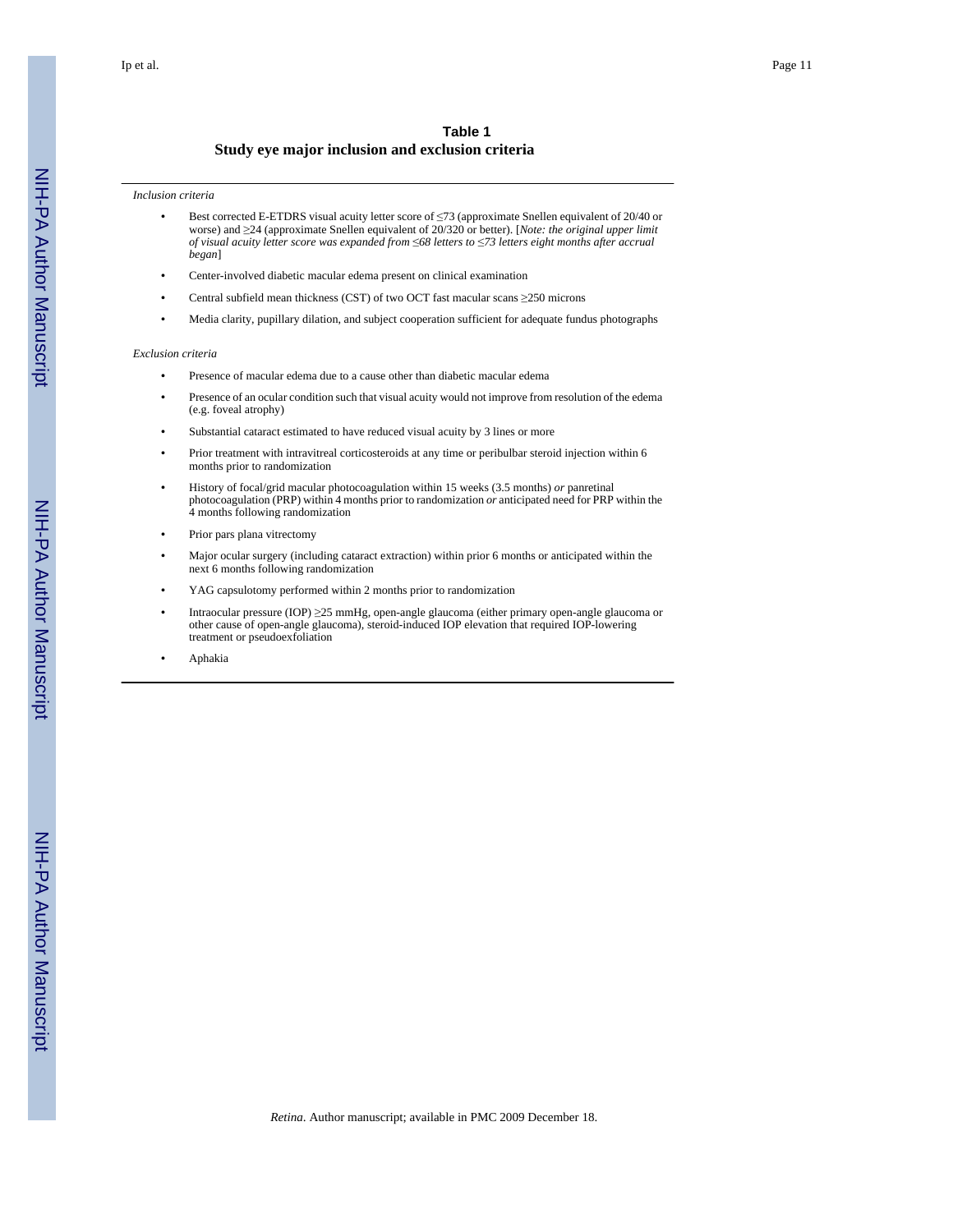#### **Table 2**

## **Baseline Demographic and Systemic Characteristics by Self-Reported Race/Ethnicity (N=676***<sup>a</sup>*  **subjects)**

|                                   | White<br>N(%) | <b>Hispanic</b><br>N(%) | <b>African American</b><br>N(%) | Asian<br>N(%)    |
|-----------------------------------|---------------|-------------------------|---------------------------------|------------------|
| # Subjects                        | 500           | 88                      | 69                              | 19               |
| Age (yrs)                         |               |                         |                                 |                  |
| median $(25th, 75th$ percentiles) | 63 (57, 69)   | 63 (56, 68)             | 63 (58, 70)                     | 68 (65, 76)      |
| $18 - 60$                         | 191 (38)      | 37(42)                  | 25(36)                          | 2(11)            |
| $60 - 70$                         | 196 (39)      | 34 (39)                 | 26(38)                          | 8(42)            |
| $\geq 70$                         | 113(23)       | 17(19)                  | 18(26)                          | 9(47)            |
| Gender                            |               |                         |                                 |                  |
| Women                             | 230(46)       | 43 (49)                 | 46(67)                          | 9(47)            |
| Men                               | 270 (54)      | 45(51)                  | 23(33)                          | 10(53)           |
| <b>Diabetes Type</b>              |               |                         |                                 |                  |
| Type 1                            | 26(5)         | 6(7)                    | 1(1)                            | $\boldsymbol{0}$ |
| Type 2                            | 474 (95)      | 82 (93)                 | 68 (99)                         | 19 (100)         |
| Duration of $DM^b$ (yrs)          |               |                         |                                 |                  |
| median $(25th, 75th$ percentiles) | 16(10, 22)    | 17(11, 23)              | 14 (11, 20)                     | 11(8, 19)        |
| $< 10$ yrs                        | 125(25)       | 17(19)                  | 10(14)                          | 8(42)            |
| $10 - 20$ yrs                     | 190 (38)      | 39 (44)                 | 38(55)                          | 8(42)            |
| $\geq$ 20 yrs                     | 185 (37)      | 32(36)                  | 21(30)                          | 3(16)            |
| HbA1 $c^c$ %                      |               |                         |                                 |                  |
| Mean $\pm$ standard deviation     | $7.7 \pm 1.6$ | $8.6 \pm 2.3$           | $8.5 \pm 2.1$                   | $7.6 \pm 1.2$    |
| <7%                               | 142 (34)      | 16(27)                  | 11(19)                          | 6(32)            |
| $7 - 9\%$                         | 207 (50)      | 25(42)                  | 31(53)                          | 10(53)           |
| $>9\%$                            | 66 (16)       | 18(31)                  | 17(29)                          | 3(16)            |
| <b>Hypertension:</b> $n$ (%)      | 397 (79)      | 73 (83)                 | 64 (93)                         | 16(84)           |
| Hypercholesterolemia: $n$ (%)     | 327(65)       | 60(68)                  | 48 (70)                         | 16(84)           |
| Hypertriglyceridemia: $n$ (%)     | 123(25)       | 18 (20)                 | 17(25)                          | 4(21)            |

*a*<br>Excludes N=17 subjects of other (5 American Indian/Alaskan Native, 1 Pacific Islander, 1 mixed race) or unknown (10) race/ethnicity.

*b* DM = Diabetes Mellitus

*c* HbA1c missing for N=124 of these subjects.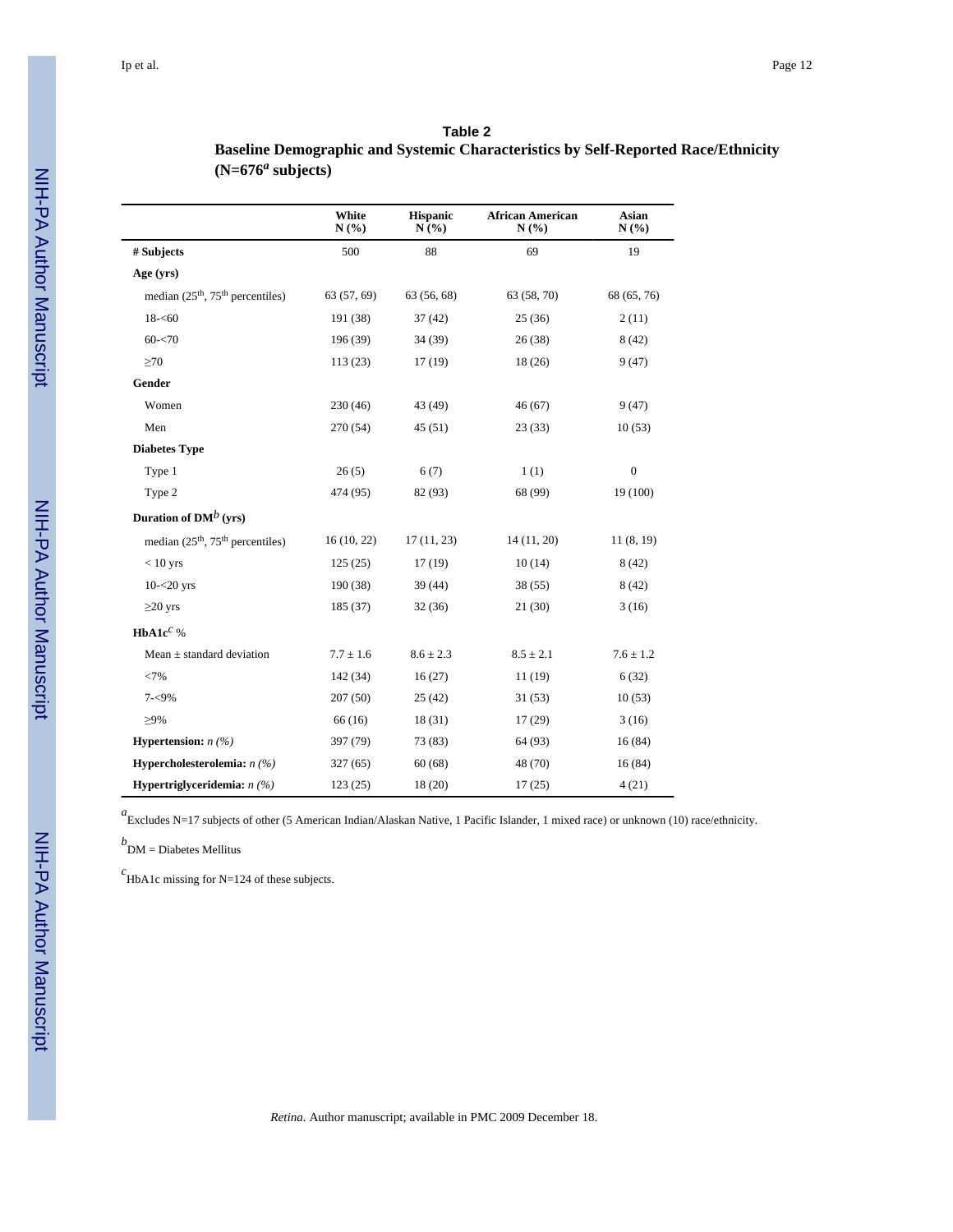|                                                          | $18 - 60$<br>N(%) | $60 - 70$<br>N(%) | $\geq 70$<br>N(%) | All<br>N(%)   |
|----------------------------------------------------------|-------------------|-------------------|-------------------|---------------|
| # Subjects                                               | 263               | 269               | 161               | 693           |
| Gender                                                   |                   |                   |                   |               |
| Women                                                    | 117(44)           | 138 (51)          | 82 (51)           | 337 (49)      |
| Men                                                      | 146(56)           | 131 (49)          | 79 (49)           | 356(51)       |
| <b>Diabetes Type</b>                                     |                   |                   |                   |               |
| Type 1                                                   | 24(9)             | 6(2)              | 4(2)              | 34(5)         |
| Type 2                                                   | 239 (91)          | 263 (98)          | 157 (98)          | 659 (95)      |
| Duration of $DMa$ (vrs)                                  |                   |                   |                   |               |
| median (25 <sup>th</sup> , 75 <sup>th</sup> percentiles) | 14(8, 20)         | 16(10, 22)        | 18(11, 26)        | 15(10, 22)    |
| $<$ 10 yrs                                               | 78 (30)           | 58 (22)           | 28(17)            | 164(24)       |
| $10 - 20$ yrs                                            | 109(41)           | 115(43)           | 57(35)            | 281(41)       |
| $\geq$ 20 yrs                                            | 76(29)            | 96(36)            | 76(47)            | 248 (36)      |
| <b>HbA1c</b> <sup>b</sup> (%)                            |                   |                   |                   |               |
| Mean $\pm$ standard deviation                            | $8.3 \pm 2.3$     | $7.6 \pm 1.4$     | $7.5 \pm 1.2$     | $7.9 \pm 1.8$ |
| <7%                                                      | 62(30)            | 70(31)            | 47(35)            | 179 (32)      |
| $7 - 9\%$                                                | 84 (41)           | 125(56)           | 72(53)            | 281(50)       |
| $\geq$ 9%                                                | 60(29)            | 28(13)            | 17(13)            | 105(19)       |
| <b>Hypertension:</b> $n$ (%)                             | 203(77)           | 223(83)           | 138 (86)          | 564 (81)      |
| Hypercholesterolemia: n (%)                              | 170(65)           | 183 (68)          | 108(67)           | 461(67)       |
| Hypertriglyceridemia: n (%)                              | 60(23)            | 67(25)            | 40(25)            | 167(24)       |
| $TDZc$ usage within 6 months                             | 80(30)            | 92 (34)           | 43(27)            | 215 (31)      |

| Table 3                                                                                   |
|-------------------------------------------------------------------------------------------|
| Baseline Demographic and Systemic Characteristics of Cohort by Age (yrs) (N=693 subjects) |

*a* DM = Diabetes Mellitus

*b* HbA1c missing for 128 subjects

*c* TDZ- thiazolidinedione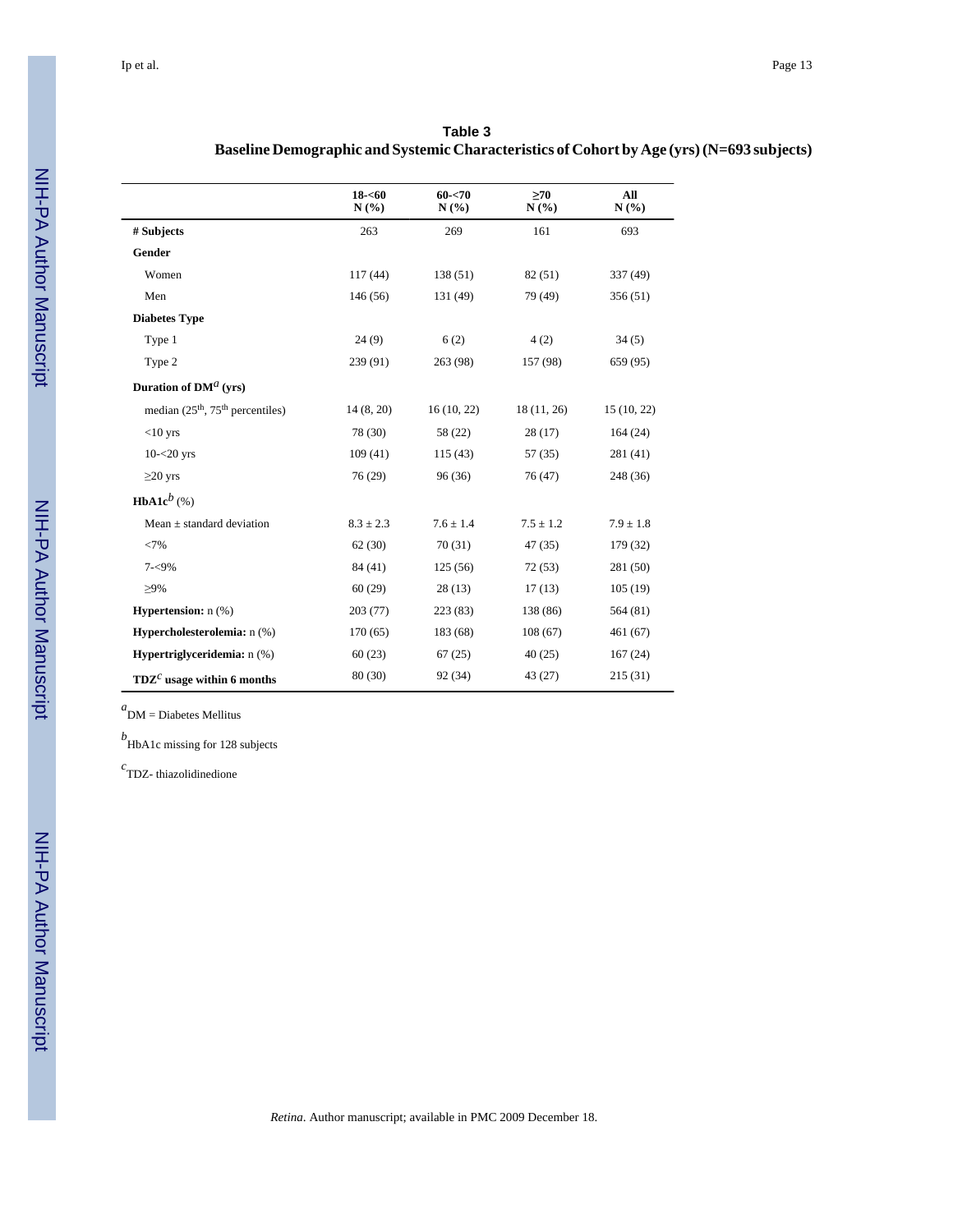| Table 4                                                                    |
|----------------------------------------------------------------------------|
| Baseline Ocular Characteristics of the Study Eye by Age (N=840 study eyes) |

|                                                                  | $18 - 60$<br>$N(\%)$ | $60 - 70$<br>$N(\%)$      | $\geq 70$<br>N(%)    | All<br>N(%     |
|------------------------------------------------------------------|----------------------|---------------------------|----------------------|----------------|
| # Study Eyes                                                     | 318                  | 327                       | 195                  | 840            |
| <b>Ocular Hypertension</b>                                       | 7(2)                 | 6(2)                      | 2(1)                 | 15(2)          |
| No medications                                                   | $3 \left( 1 \right)$ | $2 \left( \leq 1 \right)$ | $\boldsymbol{0}$     | 5(1)           |
| Single Topical agent                                             | 4(1)                 | 4(1)                      | 2(1)                 | 10(1)          |
| <b>Intraocular Pressure (mmHg)</b>                               |                      |                           |                      |                |
| median (25 <sup>th</sup> , 75 <sup>th</sup><br>percentiles)      | 16(13, 18)           | 16 (14, 18)               | 15(13, 17)           | 16 (14, 18)    |
| Lens Status (clinical exam): $n$ (%)                             |                      |                           |                      |                |
| Pseudophakic                                                     | 23(7)                | 62 (19)                   | 93 (48)              | 178 (21)       |
| Phakic                                                           | 295 (93)             | 265 (81)                  | 102(52)              | 662 (79)       |
| Nuclear Sclerosis <sup>a</sup>                                   |                      |                           |                      |                |
| Absent                                                           | 47 (16)              | 8(3)                      | $1 \left( 1 \right)$ | 56(8)          |
| Present, < standard                                              | 219 (74)             | 206 (78)                  | 76 (75)              | 501 (76)       |
| Present, $\ge$ standard                                          | 29 (10)              | 51 (19)                   | 25(25)               | 105 (16)       |
| Cortical Cataract <sup>a</sup>                                   |                      |                           |                      |                |
| Absent                                                           | 173 (59)             | 130 (49)                  | 33 (32)              | 336 (51)       |
| Present, < standard                                              | 102(35)              | 106 (40)                  | 52 (51)              | 260 (39)       |
| Present, $\ge$ standard                                          | 20(7)                | 29 (11)                   | 17(17)               | 66 (10)        |
| Posterior Subcapsular <sup>a</sup>                               |                      |                           |                      |                |
| Absent                                                           | 240 (81)             | 213 (80)                  | 72 (71)              | 525 (79)       |
| Present, < standard                                              | 46 (16)              | 44 (17)                   | 26 (25)              | 116 (18)       |
| Present, $\ge$ standard                                          | 9(3)                 | 8(3)                      | 4(4)                 | 21(3)          |
| Prior Photocoagulation <sup>b</sup>                              |                      |                           |                      |                |
| Focal only                                                       | 134 (42)             | 170 (52)                  | 112 (57)             | 416 (50)       |
| PRP only                                                         | 24 (8)               | 8(2)                      | 9(5)                 | 41 (5)         |
| Focal and PRP                                                    | 37 (12)              | 43 (13)                   | 14(7)                | 94 (11)        |
| <b>Visual Acuity Letter Score (Snellen Equivalent)</b>           |                      |                           |                      |                |
| median (25 <sup>th</sup> , 75 <sup>th</sup><br>percentiles)      | 63 (53, 68)          | 61 (52, 67)               | 61(53, 67)           | 62(53, 67)     |
| $73-60(20/40-20/63)$                                             | 198 (62)             | 183 (56)                  | 106(54)              | 487 (58)       |
| $59-36 \left( \frac{20}{63} \right)$ - > 20/200)                 | 108(34)              | 127 (39)                  | 80(41)               | 315 (38)       |
| $35-24(20/200-20/320)$                                           | 12(4)                | 17(5)                     | 9(5)                 | 38(5)          |
| <b>Central Subfield</b> <sup><math>C</math></sup> (OCT, microns) |                      |                           |                      |                |
| median $(25th, 75th)$<br>percentiles)                            | 399 (333, 523)       | 404 (324, 490)            | 397 (318, 468)       | 401 (326, 500) |
| $<$ 400 microns                                                  | 159 (50)             | 160 (49)                  | 98 (51)              | 417 (50)       |
| $400 - 500$ microns                                              | 64 (20)              | 89 (27)                   | 57 (30)              | 210 (25)       |
| $\geq$ 500 microns                                               | 93 (29)              | 78 (24)                   | 38 (20)              | 209 (25)       |

**Retinal Volume***d* (mm<sup>3</sup> )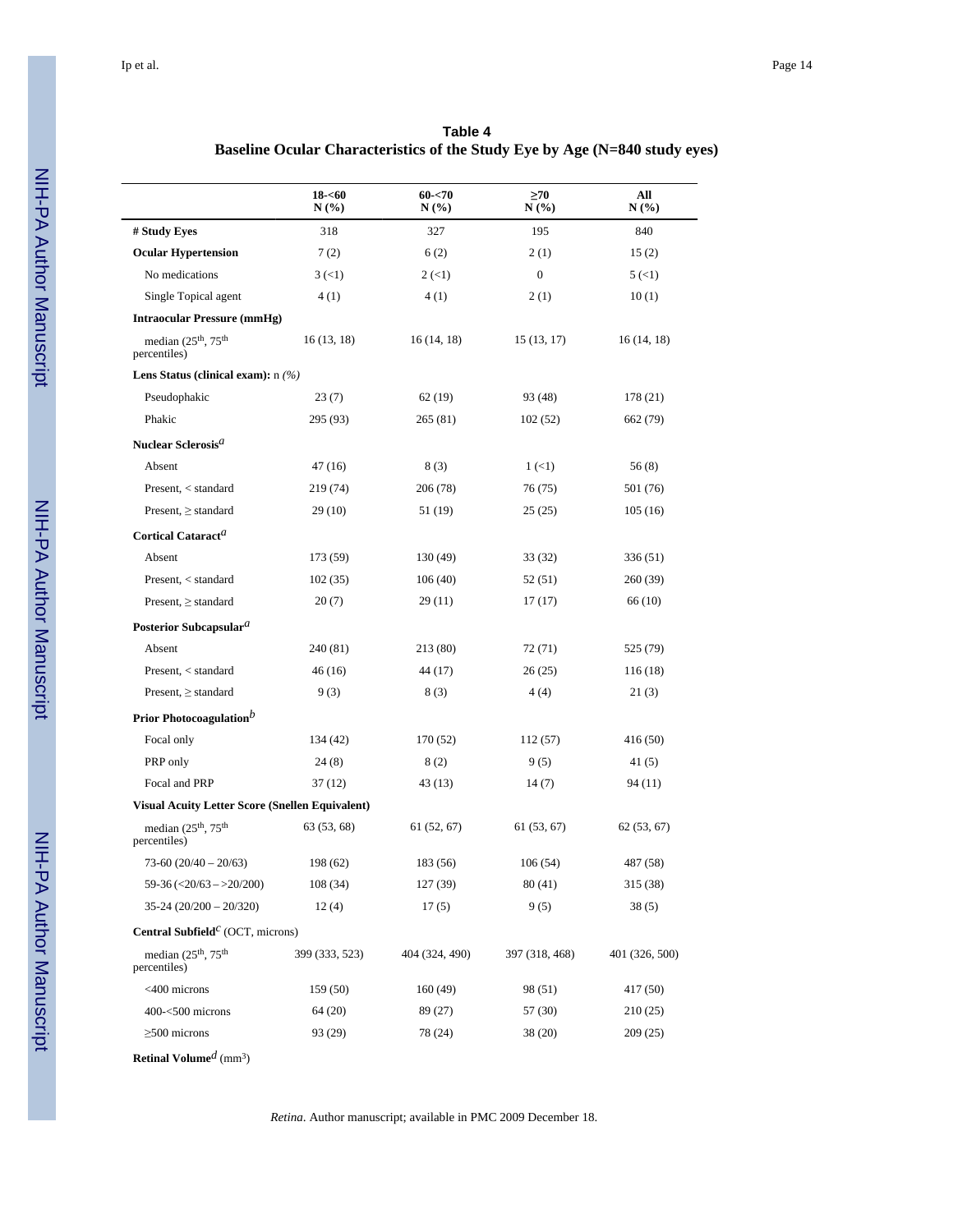|                                                                                                         | $18 - 60$<br>N(%)    | $60 - 70$<br>N(%)    | >70<br>N(%)      | All<br>N(%)       |
|---------------------------------------------------------------------------------------------------------|----------------------|----------------------|------------------|-------------------|
| median $(25th, 75th)$<br>percentiles)                                                                   | 9.4(8.2, 10.7)       | 8.9 (7.8, 10.4)      | 8.7(7.6, 9.9)    | 9.0(7.9, 10.4)    |
| Retinopathy Severity <sup><math>e</math></sup> (ETDRS level)                                            |                      |                      |                  |                   |
| Microanuerysms only/<br>Mild NPDR (20, 35)                                                              | 14(4)                | 20(6)                | 23(12)           | 57(7)             |
| Moderate NPDR (43)                                                                                      | 21(7)                | 43(13)               | 40(21)           | 104(13)           |
| Moderately severe NPDR<br>(47)                                                                          | 132 (42)             | 125(38)              | 77 (40)          | 334 (40)          |
| Severe NPDR (53)                                                                                        | 36(12)               | 42(13)               | 17(9)            | 95(11)            |
| PDR (60-61, 65, 71-75)                                                                                  | 102(33)              | 88 (27)              | 30(16)           | 220 (27)          |
| Cannot Grade (90)                                                                                       | 7(2)                 | 8(2)                 | 4(2)             | 19(2)             |
| $\mathbf{CSME}^{ef}$                                                                                    |                      |                      |                  |                   |
| None                                                                                                    | 5(2)                 | 6(2)                 | 9(5)             | 20(2)             |
| Questionable/Zone of<br>retinal thickening $\geq 1$ disc<br>area, within 1 disc diameter<br>from center | $3 \left( 1 \right)$ | 5(2)                 | 4 (2)            | 12(1)             |
| Retinal thickening or adjacent hard exudates $\leq 500\mu$ from center                                  |                      |                      |                  |                   |
| Thickening at center                                                                                    |                      |                      |                  |                   |
| None/Questionable                                                                                       | 4(1)                 | $3 \left( 1 \right)$ | 13(7)            | 20(2)             |
| Definite                                                                                                | 290 (93)             | 290 (89)             | 150 (79)         | 730 (88)          |
| Cannot grade                                                                                            | 10(3)                | 22(7)                | 15(8)            | 47(6)             |
| Area of Retinal Thickening (in the Inner Zone) $e.g$                                                    |                      |                      |                  |                   |
| median (25 <sup>th</sup> , 75 <sup>th</sup><br>percentiles) - Disc Areas                                | 3.56(2.56, 4.00)     | 3.42(2.18, 4.00)     | 2.95(1.56, 3.73) | 3.38(2.13, 4.00)  |
| Area of Retinal Thickening (within the Grid) $e^{h}$                                                    |                      |                      |                  |                   |
| median $(25th, 75th)$<br>percentiles) - Disc Areas                                                      | 8.09 (4.35, 11.98)   | 6.86(4.01, 10.74)    | 4.60(2.44, 7.41) | 6.69(3.59, 10.69) |

*a* Phakic eyes only (N=662).

*b* Self reported by subjects at baseline exams.

 $c$  Central subfield value taken as the mean from the two scans performed for each eye. Value is missing for 4 eyes where both scans lost (N=2) or required manual grading that was not performed (N=2).

*d* Ungradable for 129 eyes, generally due to inaccurate algorithm placement of software.

*e* Fundus photograph unavailable for 11 eyes (not performed for 8 eyes and lost for 3 eyes).

*f* CSME = Clinically Significant Macular Edema.

*g* Center and 4 inner subfields. Ungradable for 46 eyes.

*h* Center, 4 inner and 4 outer subfields. Ungradable for 46 eyes.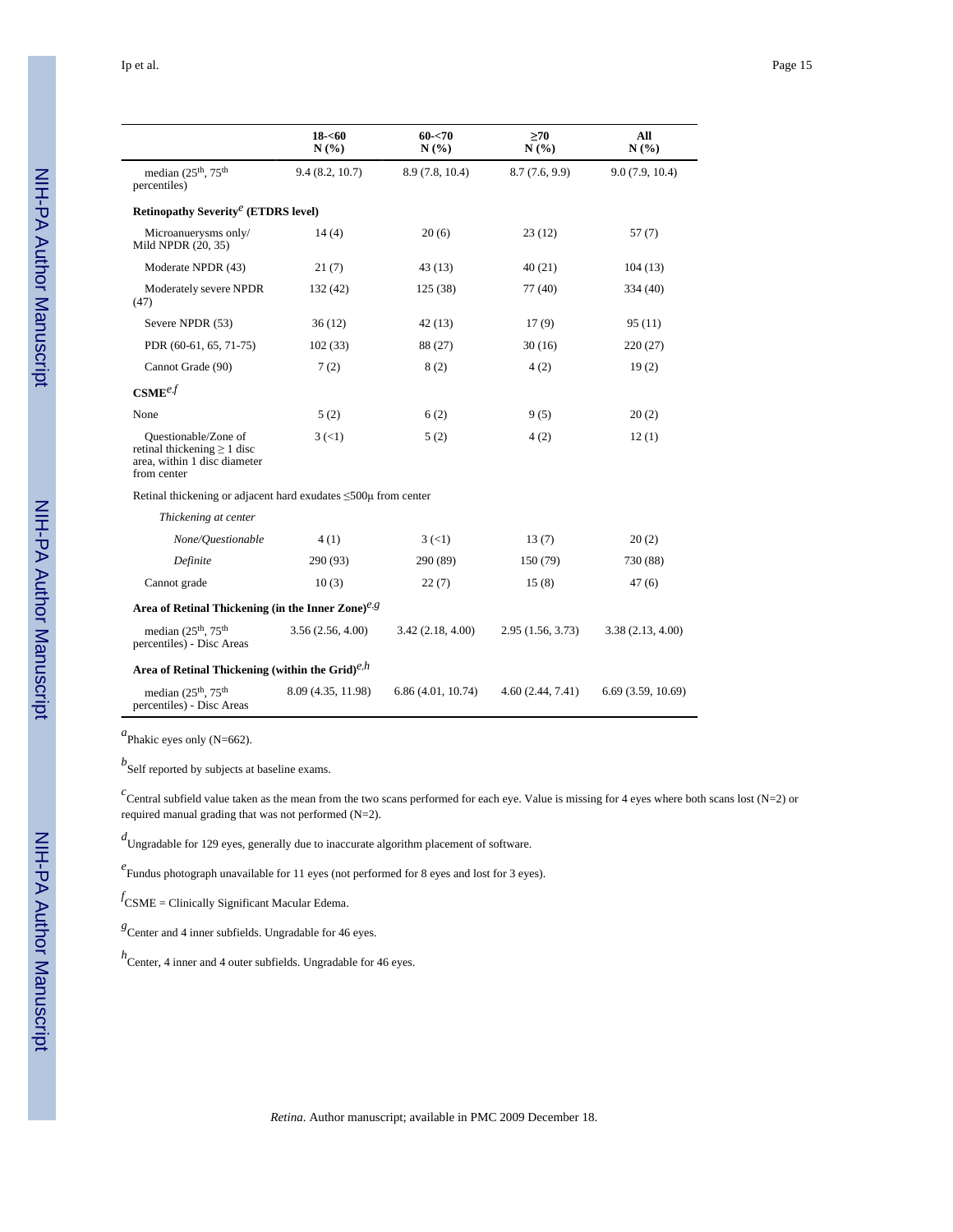| Table 5                                                 |  |
|---------------------------------------------------------|--|
| Baseline OCT Characteristics (N = 838 study eyes) $a,b$ |  |

|                                                               | <b>Ouantitative Measures</b>            |                      |
|---------------------------------------------------------------|-----------------------------------------|----------------------|
|                                                               | median $(25^{th}, 75^{th}$ percentiles) | Range                |
| Center Subfield Thickness <sup><math>C</math></sup> (microns) | 401 (326, 500)                          | $[133 - 1164]$       |
|                                                               | <b>Qualitative Measures</b>             |                      |
| Cystoid Abnormalities: N (%)                                  |                                         |                      |
| None                                                          |                                         | 27(3)                |
| Questionable/Mild                                             |                                         | 516 (62)             |
| Moderate/Severe                                               |                                         | 288 (34)             |
| Cannot Grade                                                  |                                         | 7(1)                 |
| Subretinal Fluid on OCT: N (%)                                |                                         |                      |
| None                                                          |                                         | 615(73)              |
| Questionable/Definite, spares center                          |                                         | 58 (7)               |
| Definite, Center involved                                     |                                         | 161(19)              |
| <b>Cannot Grade</b>                                           |                                         | $4 \left( 1 \right)$ |
| <b>Vitreoretinal Interface Abnormalities</b>                  |                                         |                      |
| No Evidence                                                   |                                         | 553 (66)             |
| Questionable                                                  |                                         | 160(19)              |
| Definite                                                      |                                         | 116(14)              |
| Cannot Grade                                                  |                                         | 9(1)                 |

*a*<br>Two OCT scans performed for each eye. For continuous variables the mean value from the two scans was taken for each eye. Categorical values were taken from the first scan.

*b* Excludes 2 eyes where both scans were lost.

*c* Excludes 2 eyes where both scans required manual grading that was not performed.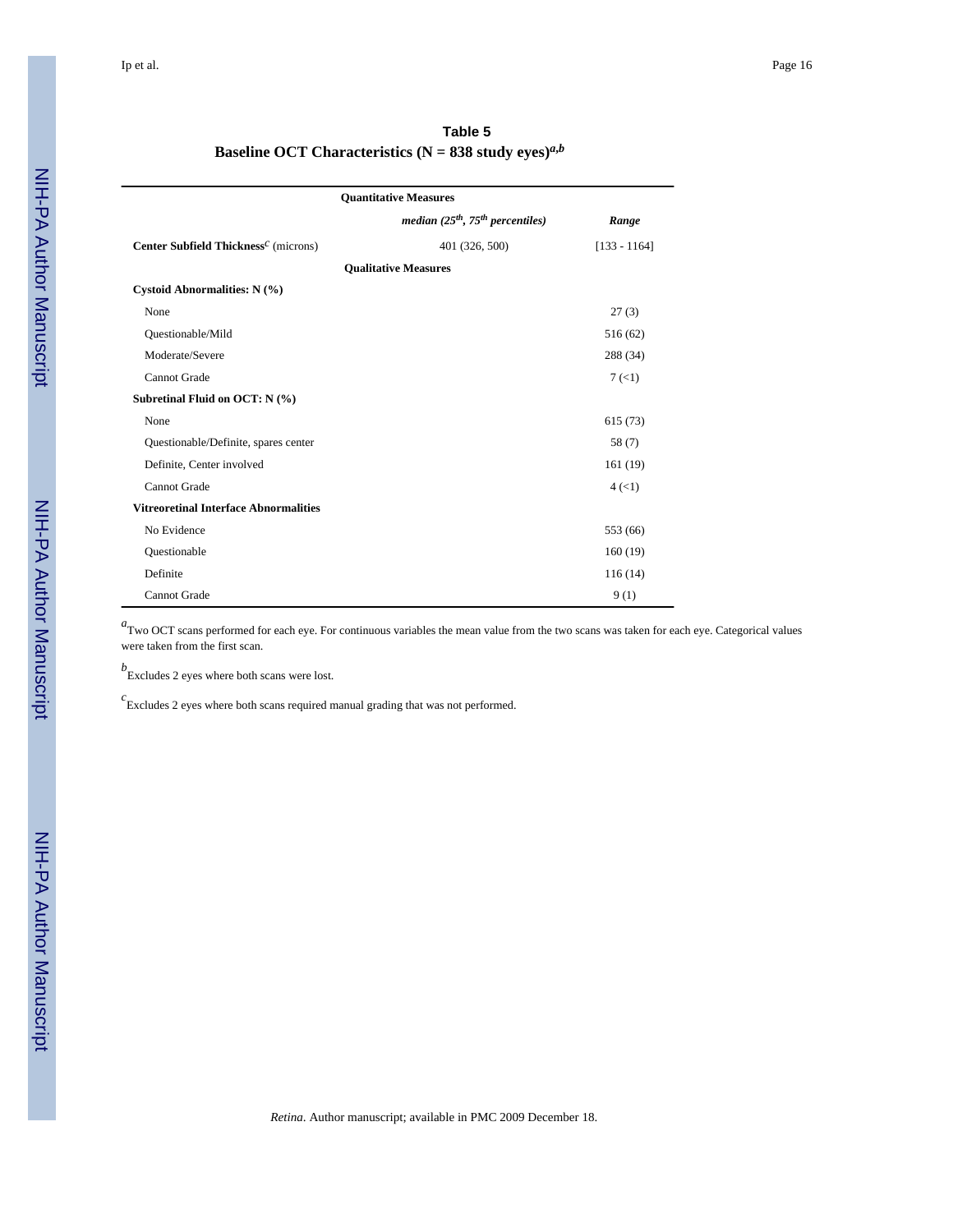**subjects)**

# **Table 6 Baseline Fluorescein Angiography Characteristics by Age (yrs) (428 study eyes from 350**

|                                                             | $18 - 60$          | $60 - 570$                | $\geq 70$         | All               |
|-------------------------------------------------------------|--------------------|---------------------------|-------------------|-------------------|
| <b>Leakage Source within</b><br>Grid <sup>a</sup> $n\llap/$ | $N = 133$          | $N = 135$                 | $N = 82$          | $N = 350$         |
| None                                                        | 3(2)               | $1 \left( \leq 1 \right)$ | 2(2)              | 6(2)              |
| <33% from Ma                                                | 33(25)             | 36 (27)                   | 21 (26)           | 90(26)            |
| 33%-66% from Ma                                             | 29(22)             | 36 (27)                   | 26(32)            | 91 (26)           |
| $\geq$ 67% from Ma                                          | 56 (42)            | 51 (38)                   | 27(33)            | 134 (38)          |
| Can't grade                                                 | 12(9)              | 11(8)                     | 6(7)              | 29(8)             |
| <b>Fluorescein Leakage</b> (Disc Areas)                     |                    |                           |                   |                   |
| Central Subfield <sup>b</sup>                               | $N=149$            | $N = 148$                 | $N = 97$          | $N = 394$         |
| Median (25th, 75th<br>percentiles)                          | 0.44(0.20, 0.44)   | 0.42(0.18, 0.44)          | 0.44(0.20, 0.44)  | 0.44(0.19, 0.44)  |
| [Range]                                                     | [0, 0.44]          | [0, 0.44]                 | [0, 0.44]         | [0, 0.44]         |
| Inner $Zone^C$                                              | $N = 150$          | $N = 148$                 | $N = 98$          | $N = 396$         |
| Median $(25th, 75th)$<br>percentiles)                       | 2.71 (1.54, 3.84)  | 2.47 (1.15, 3.78)         | 2.18 (1.40, 3.42) | 2.50 (1.34, 3.73) |
| [Range]                                                     | [0, 4.00]          | [0, 4.00]                 | [0, 4.00]         | [0, 4.00]         |
| Grid as a whole <sup><math>c</math></sup>                   | $N=150$            | $N = 148$                 | $N=98$            | $N = 396$         |
| Median $(25th, 75th)$<br>percentiles)                       | 6.16 (3.45, 11.30) | 5.49 (2.59, 9.95)         | 4.31 (2.37, 7.35) | 5.45 (2.86, 9.49) |
| [Range]                                                     | [0, 16.00]         | [0, 16.00]                | [0, 15.54]        | [0, 16.00]        |
| Capillary Closure (Disc Areas)                              |                    |                           |                   |                   |
| Central Subfield <sup><math>a,d</math></sup>                | $N = 107$          | $N=96$                    | $N = 56$          | $N = 259$         |
| Median (25 <sup>th</sup> , 75 <sup>th</sup><br>percentiles) | 0(0, 0)            | 0(0, 0)                   | 0(0, 0)           | 0(0, 0)           |
| [Range]                                                     | [0, 0.27]          | [0, 0.28]                 | [0, 0.18]         | [0, 0.28]         |
| Inner Zone $a,e$                                            | $N = 110$          | $N=97$                    | $N = 56$          | $N = 263$         |
| Median $(25th, 75th)$<br>percentiles)                       | 0(0, 0.03)         | 0(0, 0)                   | 0(0, 0)           | 0(0, 0)           |
| [Range]                                                     | [0, 0.61]          | [0, 1.88]                 | [0, 0.28]         | [0, 1.88]         |
| Grid as a whole $a, f$                                      | $N = 110$          | $N = 98$                  | $N = 56$          | $N = 264$         |
| Median $(25th, 75th)$<br>percentiles)                       | 0(0, 0.19)         | 0(0, 0.06)                | 0(0, 0.04)        | 0(0, 0.13)        |
| [Range]                                                     | [0, 1.57]          | [0, 4.00]                 | [0, 0.69]         | [0, 4.00]         |

*a*<br>For 78 subjects with 2 study eyes, only the eye imaged during the fluorescein dye transit was evaluated.

*b* Ungradable for 34 eyes.

*c* Ungradable for 32 eyes.

*d* Ungradable for 91 eyes.

*e* Ungradable for 87 eyes.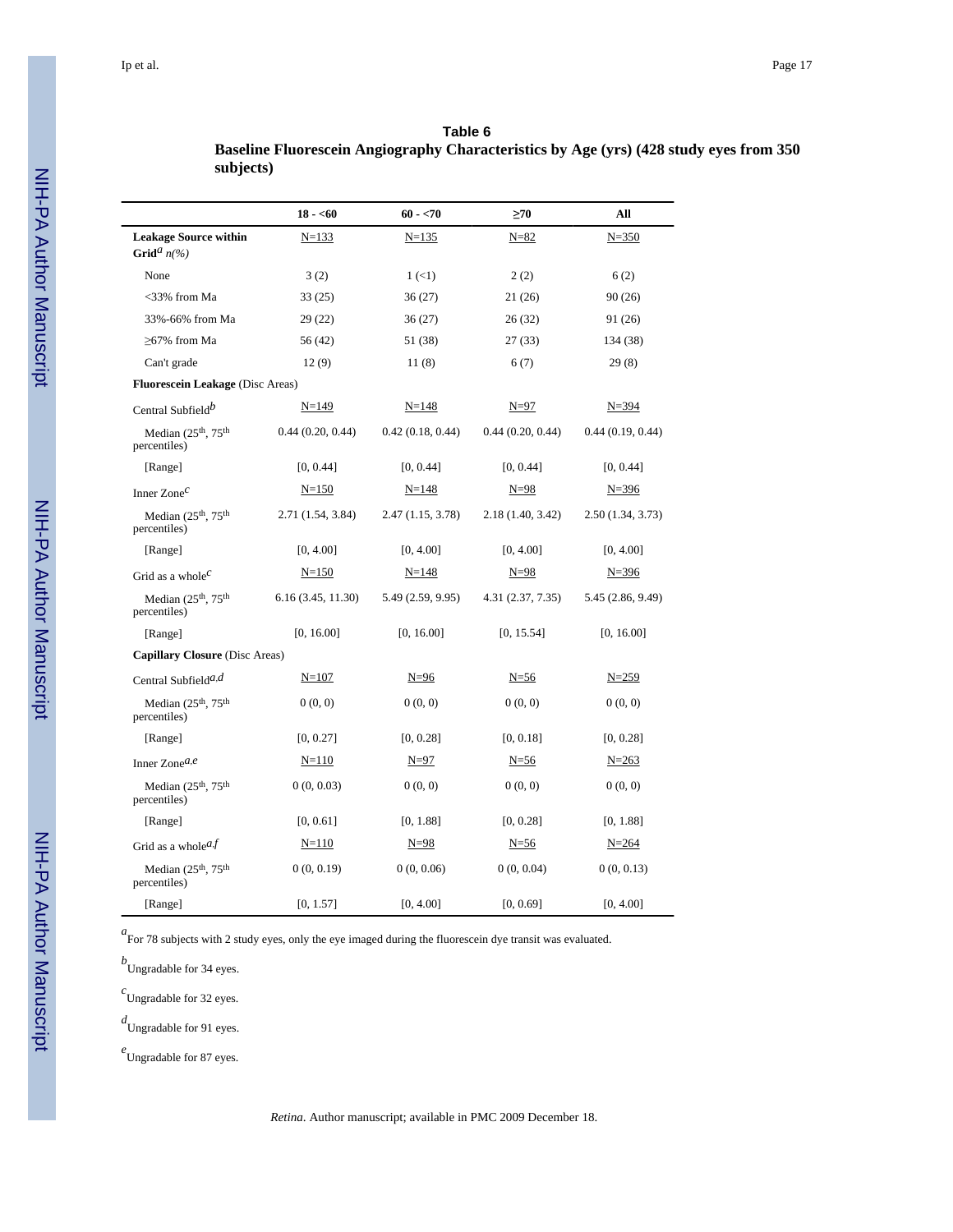*f* Ungradable for 86 eyes.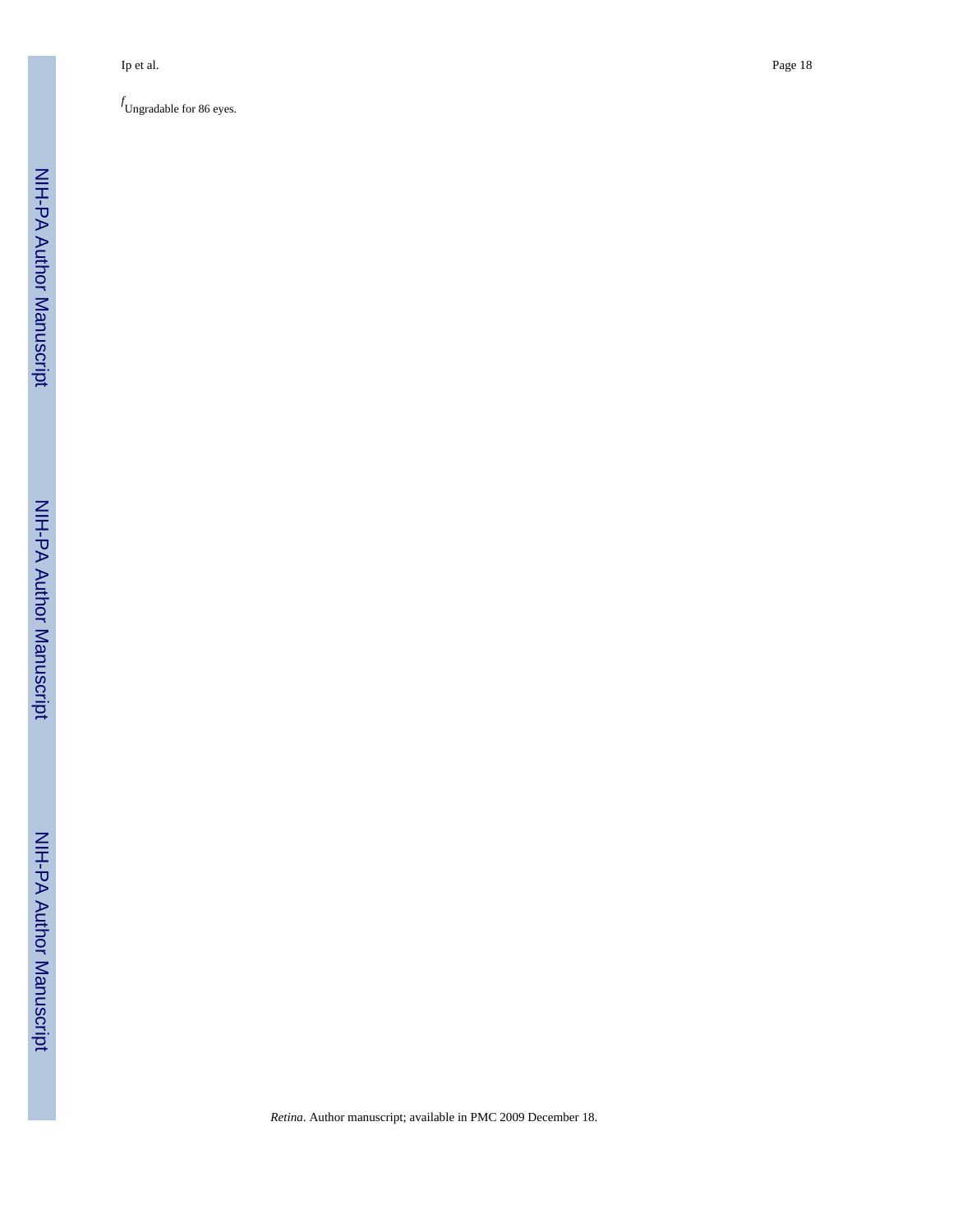| Table 7                                                                                        |  |
|------------------------------------------------------------------------------------------------|--|
| Baseline Ocular Characteristics by Self-Reported Race/Ethnicity $(N=817 \text{ study eyes})^a$ |  |

|                                                                                                      | White<br>N(%)  | <b>Hispanic</b><br>N(%)   | <b>African American</b><br>N(%) | Asian<br>N(%)    |
|------------------------------------------------------------------------------------------------------|----------------|---------------------------|---------------------------------|------------------|
| # Study Eyes                                                                                         | 612            | 106                       | 79                              | 20               |
| <b>Ocular Hypertension</b>                                                                           | 8(1)           | 2(2)                      | 2(3)                            | 1(5)             |
| <b>Visual Acuity Letter Score</b><br>(Snellen Equivalent)                                            |                |                           |                                 |                  |
| median $(25th-75th$ percentiles)                                                                     | 62(53, 68)     | 62(54, 68)                | 63(53, 67)                      | 59 (53, 65)      |
| $73-60(20/40-20/63)$                                                                                 | 360(59)        | 60(57)                    | 47 (59)                         | 8(40)            |
| $59-36 \left( \frac{20}{63} \right)$ - > 20/200)                                                     | 225 (37)       | 41 (39)                   | 28(35)                          | 12 (60)          |
| $35-24(20/200-20/320)$                                                                               | 27(4)          | 5(5)                      | 4(5)                            | $\overline{0}$   |
| Retinopathy Severity <sup>b</sup>                                                                    |                |                           |                                 |                  |
| Microanuerysms only/Mild<br>NPDR (20, 35)                                                            | 42(7)          | 11(10)                    | 4(5)                            | $\boldsymbol{0}$ |
| Moderate NPDR (43)                                                                                   | 81 (13)        | 11(10)                    | 9(12)                           | 1(5)             |
| Moderately severe NPDR<br>(47)                                                                       | 237 (39)       | 44 (42)                   | 34 (44)                         | 13(65)           |
| Severe NPDR (53)                                                                                     | 78 (13)        | 9(9)                      | 3(4)                            | 2(10)            |
| PDR (60-61, 65, 71-75)                                                                               | 152(25)        | 28(27)                    | 24(31)                          | 4(20)            |
| Cannot Grade (90)                                                                                    | 13(2)          | 2(2)                      | $\boldsymbol{0}$<br>4(5)        |                  |
| $\mathbf{CSME}^{b,c}$                                                                                |                |                           |                                 |                  |
| None                                                                                                 | 18(3)          | 2(2)                      | $\mathbf{0}$                    | $\overline{0}$   |
| Questionable/Zone of retinal<br>thickening $\geq 1$ disc area, within<br>1 disc diameter from center | 10(2)          | 2(2)                      | $\mathbf{0}$                    | $\overline{0}$   |
| Retinal thickening or adjacent<br>hard exudates $\leq 500\mu$ from<br>center                         |                |                           |                                 |                  |
| Thickening at center                                                                                 |                |                           |                                 |                  |
| None/Questionable                                                                                    | 16(3)          | $1 \left( \leq 1 \right)$ | 1(1)                            | 2(10)            |
| Definite                                                                                             | 525 (87)       | 96 (91)                   | 72 (92)                         | 16(80)           |
| Can not grade                                                                                        | 34(6)          | 4(4)                      | 5(6)                            | 2(10)            |
| Central Subfield <sup><math>d</math></sup> (OCT,<br>microns)                                         |                |                           |                                 |                  |
| median $(25th-75th$ percentiles)                                                                     | 406 (329, 510) | 394 (323, 501)            | 386 (305, 450)                  | 336 (307, 418)   |
| <400 microns                                                                                         | 291 (48)       | 55 (52)                   | 45 (57)                         | 15(75)           |
| $400 - 500$ microns                                                                                  | 155(25)        | 24 (23)                   | 21(27)                          | 4(20)            |
| $>500$ microns                                                                                       | 162(27)        | 27(25)                    | 13 (16)                         | 1(5)             |

*a* Excludes N=23 eyes from 17 subjects of other (5 American Indian/Alaskan Native, 1 Pacific Islander, 1 mixed race) or unknown race/ethnicity (10).

*b* Fundus photograph unavailable for 11 eyes (not performed for 8 eyes and lost for 3 eyes).

*c* CSME = Clinically Significant Macular Edema.

*d* Central subfield value taken as the mean from the two scans performed for each eye. Value is missing for 4 eyes where both scans lost (N=2), or required manual grading that was not performed (N=2).